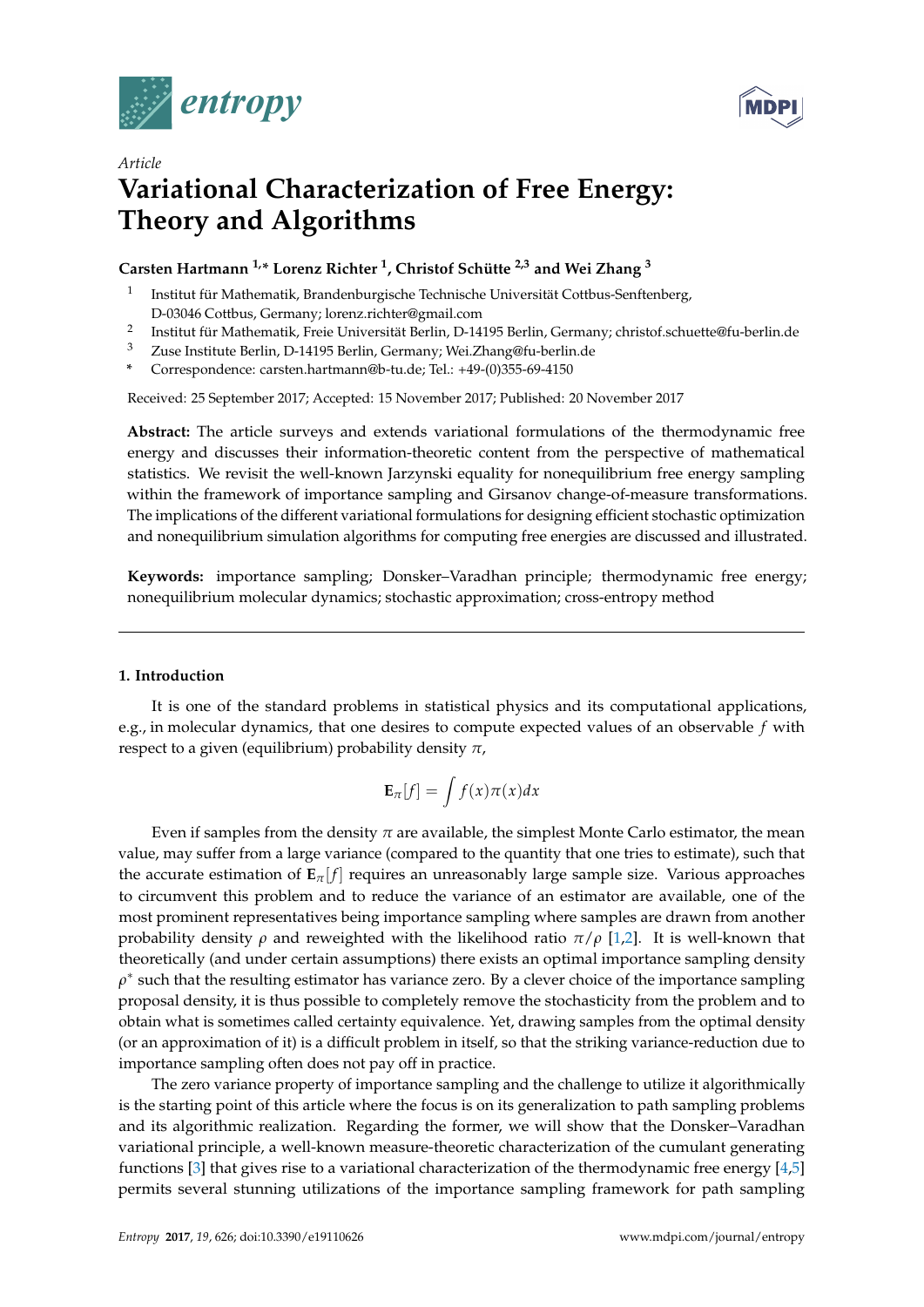problems; examples involve trajectory-dependent expectations like expected hitting times or free energy differences [\[6,](#page-24-5)[7\]](#page-24-6). We will see that finding the optimal change of measure in path space is equivalent to solving an optimal control problem for the underlying dynamical system in which the dynamics is controlled by external driving forces and thus driven out of equilibrium [\[8,](#page-24-7)[9\]](#page-24-8).

One of the central contributions of this paper is that we prove that the resulting path space importance sampling scheme features zero variance estimators under quite general assumptions. We furthermore elaborate on the connection between optimized importance sampling and the famous Jarzynski fluctuation relation for the thermodynamic free energy [\[10\]](#page-24-9). In particular we will explore this connection and describe how to devise better non-equilibrium free energy algorithms, and hopefully obtain a better understanding of Jarzynski-based estimators; cf. [\[11–](#page-24-10)[14\]](#page-24-11).

Regarding the algorithmic realization, the theoretical insight into the relation between (adaptive) importance sampling and optimal control leads to novel algorithms that aim at utilizing the zero variance property without having to sample from the optimal importance sampling density. We will demonstrate how this can be achieved by discretizing the optimal control problem, using ideas from stochastic approximation and stochastic optimization [\[9](#page-24-8)[,15\]](#page-25-0); see [\[16–](#page-25-1)[18\]](#page-25-2) for an alternative approach using ideas from the theory of large deviations. The examples we present are mainly pedagogical and admittedly very simple, but they highlight important features of the importance sampling scheme, such as the exponential tilting of the (path space) probability measure or the uniqueness of the solution to the stochastic approximation problem within a certain parametric family of trial probability measures, and this is why we confine our attention to such low-dimensional examples. Regarding the application of our approach to molecular dynamics simulation, we allude to the relevant literature.

## *Outline*

The article is organized as follows: Firstly, in Section [2](#page-1-0) we review certainty equivalence and the zero variance property of optimized importance sampling in state space, starting from the Donsker–Varadhan principle and its relation to importance sampling, and comment on some algorithmic issues. Then, in Section [3,](#page-5-0) we consider the generalization to path space, discuss the relation to stochastic optimal control and revisit Jarzynski-based estimators for thermodynamic free energies. Section [4](#page-10-0) surveys and discusses novel algorithms that are exploiting the theoretical properties of the control-based importance sampling scheme. We briefly discuss some of these algorithms with simple toy examples in Section [5,](#page-16-0) before the article concludes in Section [6](#page-19-0) with a brief summary and a discussion of open issues. The article contains four appendices that record various technical identities, including a brief derivation of Girsanov's change of measure formula, and the proof of the main theorem: the zero-variance property of optimized importance sampling on path space.

#### <span id="page-1-0"></span>**2. Certainty Equivalence**

In mathematical finance, the guaranteed payment that an investor would accept instead of a potentially higher, but uncertain return on an asset is called a certainty equivalent. In physics, certainty equivalence amounts to finding a deterministic surrogate system that reproduces averages of certain fluctuating thermodynamic quantities with probability one. One such example is the thermodynamic free energy difference between two equilibrium states that can be either computed by an exponential average over the fluctuating nonequilibrium work done on the system or by measuring the work of an adiabatic transformation between these states.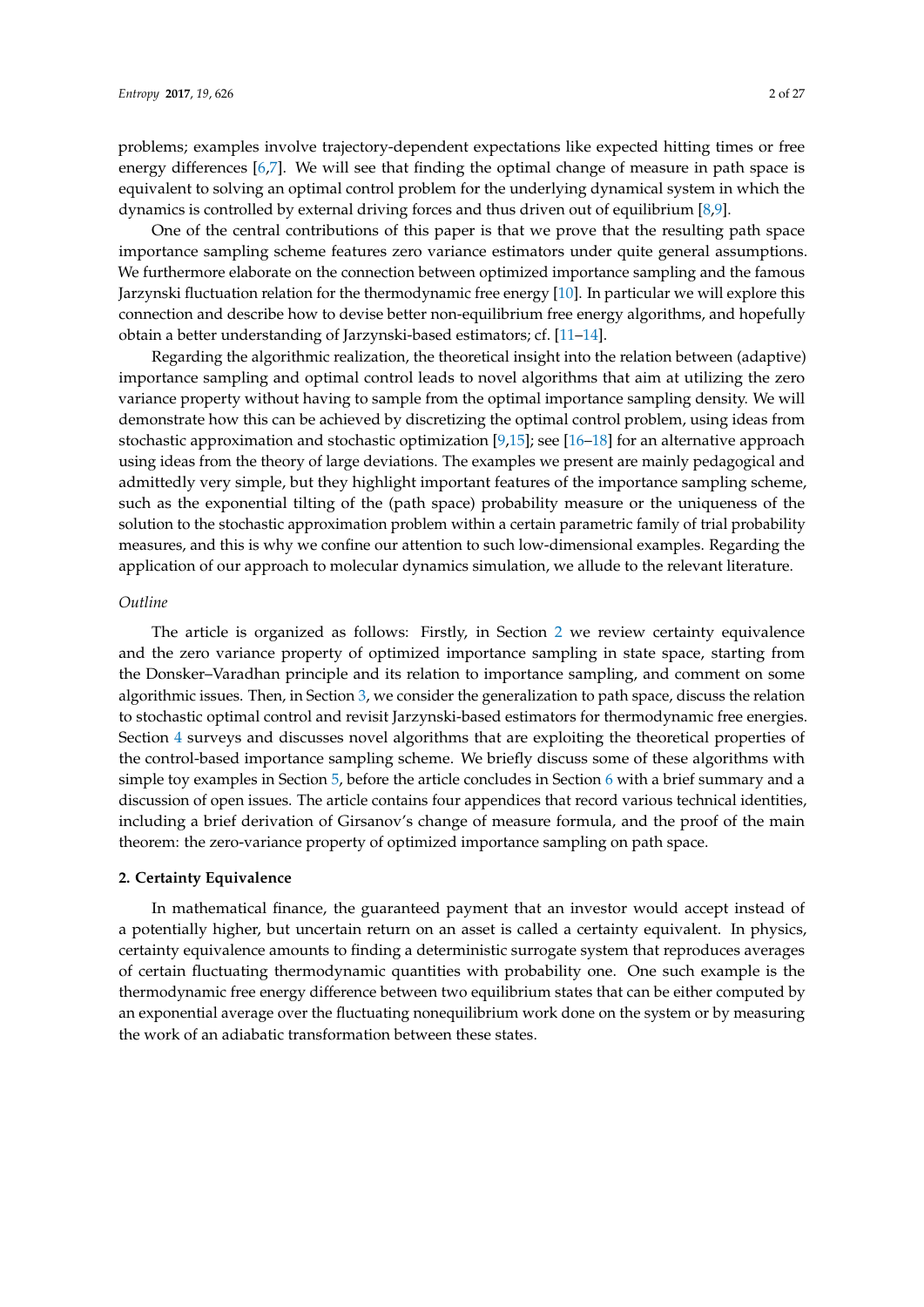#### <span id="page-2-4"></span>*2.1. Donsker–Varadhan Variational Principle*

Before getting into the technical details, we briefly review the classical Donsker–Varadhan variational principle for the cumulant generating function of a random variable. To this end, let *X* be a real-valued, *n*-dimensional random variable with smooth probability density *π* and call

$$
\mathbf{E}_{\pi}[f(X)] = \int_{\mathbb{R}^n} f(x)\pi(x)dx \tag{1}
$$

the expectation with respect to  $\pi$  for any integrable function  $f: \mathbb{R}^n \to \mathbb{R}$ .

**Definition 1.** Let  $W: \mathbb{R}^n \to \mathbb{R}$  be a bounded random variable. The quantity

<span id="page-2-0"></span>
$$
\gamma \colon \mathscr{B}(\mathbb{R}^n) \to \mathbb{R}, \quad W \mapsto -\log \mathbf{E}_{\pi}[\exp(-W)] \tag{2}
$$

 $i$  *s* called the free energy of the random variable  $W = W(X)$  with respect to  $\pi$ , where  $\mathscr{B}(\mathbb{R}^n)$  is the set of bounded *and measurable, real-valued functions on* R*<sup>n</sup> ("If you can write it down, it's measurable!", S. R. Srinivasa Varadhan).*

**Definition 2.** *Let ρ be another probability density on* R*<sup>n</sup> . Then*

<span id="page-2-3"></span>
$$
D(\rho|\pi) = \int_{\mathbb{R}^n} \log \frac{\rho(x)}{\pi(x)} \rho(x) dx \tag{3}
$$

*is called the relative entropy of*  $\rho$  *with respect to*  $\pi$  (or: Kullback–Leibler divergence), provided that  $\pi(x) = 0$ *implies that*  $\rho(x) = 0$  *for every*  $x \in \mathbb{R}^n$ . Otherwise, we set  $D(\rho|\pi) = +\infty$ .

The requirement that  $\pi(x)$  must not be zero without  $\rho(x)$  being zero is known as absolute continuity and guarantees that the likelihood ratio  $L = \rho/\pi$  is well defined. In what follows, we may assume without loss of generality that  $\pi > 0$ . (Otherwise we may exclude those states  $x \in \mathbb{R}^n$  for which  $\pi(x) = 0.$ )

A well-known thermodynamic principle states that the free energy is the Legendre transform of the entropy. The following variant of this principle is due to Donsker and Varadhan and says that (e.g., see [\[3\]](#page-24-2) and the references therein)

<span id="page-2-1"></span>
$$
-\log \mathbf{E}_{\pi}[\exp(-W)] = \min_{\rho \ge 0} \left\{ \mathbf{E}_{\rho}[W] + D(\rho|\pi) \right\},\tag{4}
$$

where the minimum is over all probability density functions  $\rho$  on  $\mathbb{R}^n$ . The last equality easily follows from Jensen's inequality by noting that

$$
-\log \int_{\mathbb{R}^n} \exp(-W) \pi \, dx = -\log \int_{\mathbb{R}^n} \exp(-W) \frac{\pi}{\rho} \rho \, dx
$$

$$
= -\log \int_{\mathbb{R}^n} \exp(-W - \log \frac{\rho}{\pi}) \rho \, dx
$$

$$
\leq \int_{\mathbb{R}^n} \left( W + \log \frac{\rho}{\pi} \right) \rho \, dx
$$

$$
= \int_{\mathbb{R}^n} W \rho \, dx + \int_{\mathbb{R}^n} \log \frac{\rho}{\pi} \rho \, dx.
$$

Additionally, it can be readily seen that equality is attained if and only if

<span id="page-2-2"></span>
$$
\rho^* = \exp(\gamma - W)\pi\,,\tag{5}
$$

which defines a probability measure with *γ* given in Equation [\(2\)](#page-2-0).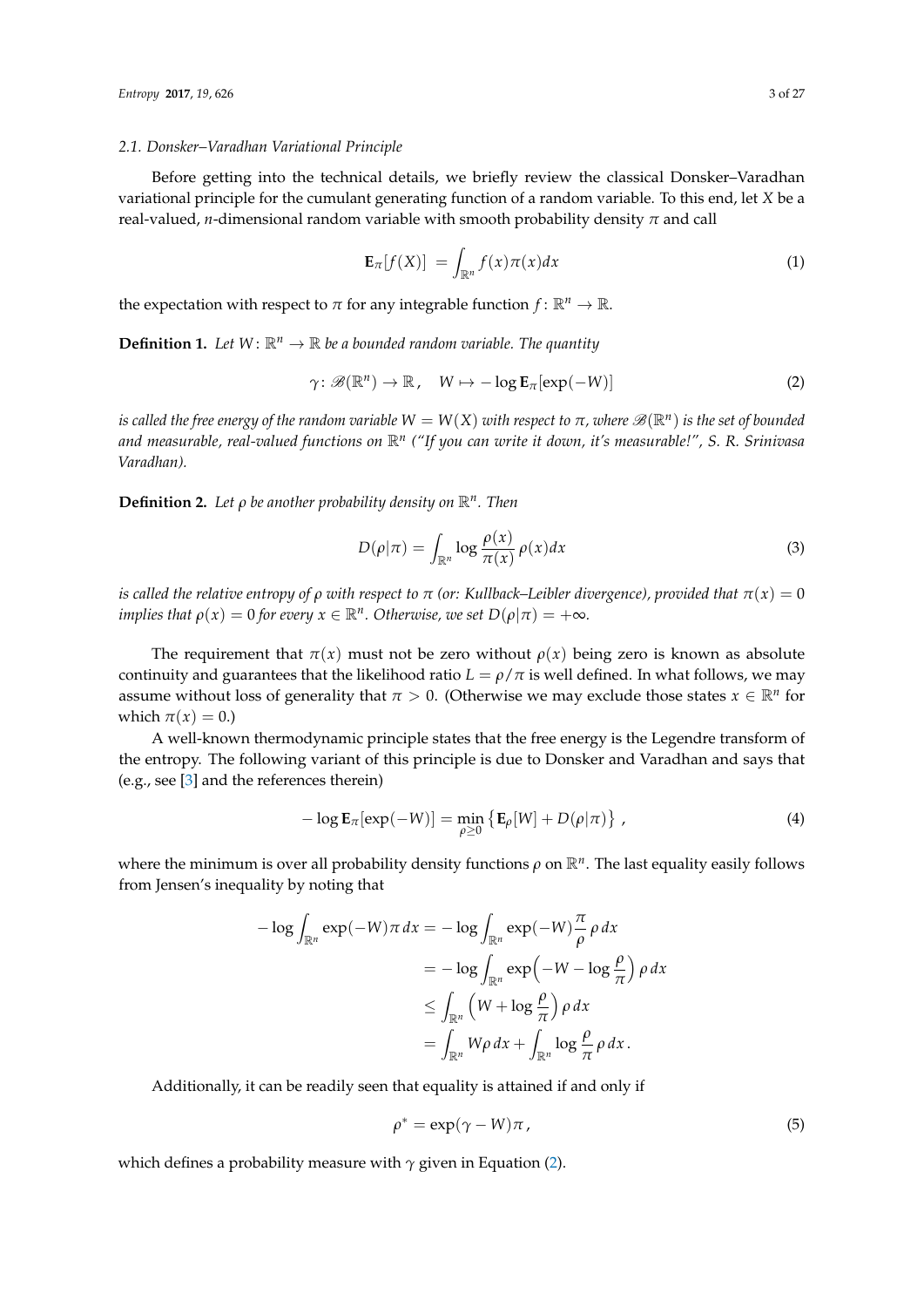Importance Sampling

The relevance of Equations [\(4\)](#page-2-1) and [\(5\)](#page-2-2) lies in the fact that, by sampling *X* from the probability distribution with density  $\rho^*$ , one removes the stochasticity from the problem, since the random variable

$$
U^* = W(X) + \log \frac{\rho^*(X)}{\pi(X)}
$$

is almost surely (a.s.) constant. As a consequence, the Monte Carlo scheme for computing the free energy on the left hand side of Equation [\(4\)](#page-2-1) based on the empirical mean of the independent draws of  $U^* = U^*(X)$  with  $X \sim \rho^*$ , will have a zero variance. This zero-variance property is a consequence of Jensen's inequality and the strict concavity of the logarithmic function which implies that equality is attained if and only if the random variable inside the expectation is almost surely constant. The next statement makes this precise.

<span id="page-3-1"></span>**Theorem 1** (Optimal importance sampling)**.** *Let ρ* ∗ *be the probability density given in Equation [\(5\)](#page-2-2). Then the*  $r$ andom  $variable\ Z = \exp(-W)\pi/\rho^*$  has zero  $variance$  under  $\rho^*$ , and  $we$  have:

$$
Z = \mathbf{E}_{\pi}[\exp(-W)], \quad \rho^* \text{-} a.s.
$$

**Proof.** We need to show that  $Var_{\rho^*}(Z) = \mathbf{E}_{\rho^*}[Z^2] - (\mathbf{E}_{\rho^*}[Z])^2 = 0$ . Using Equation [\(5\)](#page-2-2) and noting that  $\rho^* > 0$  since *W* is bounded and  $\pi > 0$ , it follows that *Z* has finite second moment and

$$
\mathbf{E}_{\rho^*}[Z^2] - (\mathbf{E}_{\rho^*}[Z])^2 = \mathbf{E}_{\pi}[\exp(-2W)\pi/\rho^*] - (\mathbf{E}_{\pi}[\exp(-W)])^2
$$
  
=  $\exp(-\gamma)\mathbf{E}_{\pi}[\exp(-W)] - \exp(-2\gamma)$   
= 0,

where we have used that  $exp(-γ) = **E**<sub>π</sub>[exp(-W)].$  □

The above theorem asserts that  $\rho^*$ -almost surely ( $\rho^*$ -a.s.)

<span id="page-3-0"></span>
$$
Z = \mathbf{E}_{\rho^*}[Z],\tag{6}
$$

which means that the importance sampling scheme based on estimating **E***<sup>ρ</sup>* <sup>∗</sup> [*Z*] using draws from the density  $\rho^*$  is a zero-variance estimator of  $\mathbf{E}_{\pi}[\exp(-W)]$ . We will discuss the problem of drawing from an approximation of the optimal distribution  $\rho^*$  later on in Section [4.](#page-10-0)

**Remark 1.** *Equation [\(4\)](#page-2-1) furnishes the famous relation*  $F = U - TS$  *for the Helmholtz free energy F, with U being the internal energy, T the temperature and S denoting the Gibbs entropy. If we modify the previous assumptions by setting π* ≡ 1 *and W* = *βE where β* = (*kBT*) <sup>−</sup><sup>1</sup> *with k<sup>B</sup>* > 0 *being Boltzmann's constant and E denoting a smooth potential energy function that is bounded from below and growing at infinity, then*

$$
\underbrace{-\beta^{-1}\log\int\limits_{=F}\exp(-\beta E)\,dx}_{=F} = \min_{\rho>0}\left\{\underbrace{\int\limits_{=U} E\rho\,dx}_{=U} + \underbrace{\beta^{-1}\int\limits_{=T} \rho\log\rho\,dx}_{=-TS}\right\},
$$

 $\overline{\phantom{a}}$ 

 $t$  with the unique minimizer being the Gibbs-Boltzmann density  $\rho^*=\exp(-\beta E)/Z$  with normalization constant  $Z = \exp(-\beta F)$ . In the language of statistics,  $\rho^*$  is a probability distribution from the exponential family with *sufficient statistic*  $E(X)$  *and parameter*  $\beta > 0$ *.* 

*An alternative variational characterization of expectations is discussed in Appendix [A.](#page-19-1)*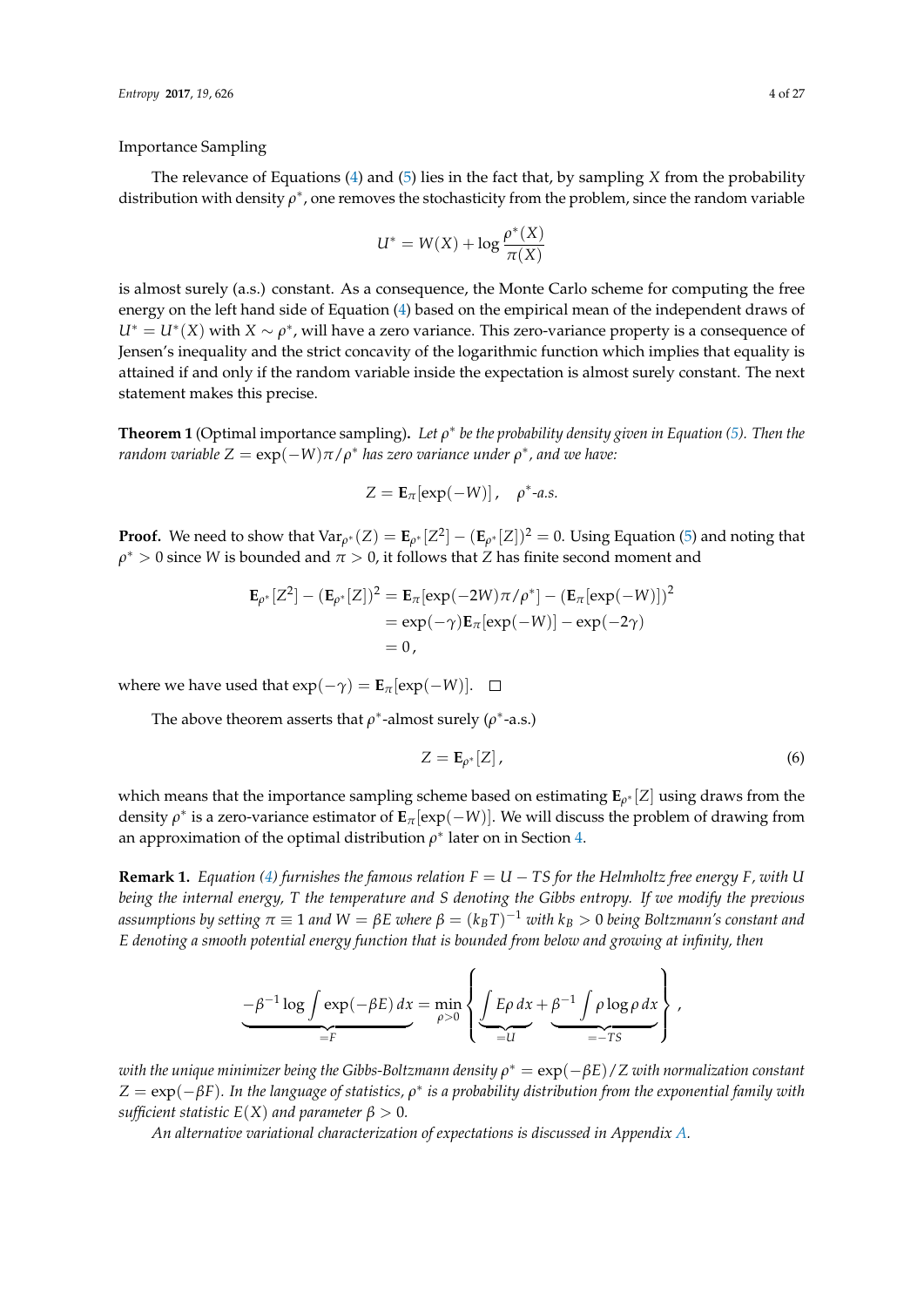## *2.2. Computational Issues*

In practice, the above result is of limited use because the optimal importance sampling distribution is only known up to the normalizing constant *C* where the latter is just the sought quantity *C* = exp(−*γ*). Clearly we can resort to Markov Chain Monte Carlo (MCMC) to generate samples  $(\hat{Y}_i)_{i\geq 1}$  that are asymptotically distributed according to (see, e.g., [\[19\]](#page-25-3))

$$
\rho^*(y) = \frac{\exp(-\Phi(y))}{C}
$$
,  $\Phi(y) = V(y) + W(y)$ .

However, in the situation at hand, we wish estimate  $\mathbf{E}_{\rho^*}(Z)$  in Equation [\(6\)](#page-3-0), where  $Z = \exp(-W)\pi/\rho^*$ is given in Theorem [1,](#page-3-1) and the problem is that the likelihood ratio  $\pi/\rho^*$  is only known up to the normalizing factor. In this case, the self-normalized importance sampling estimator must be used (see, e.g., [\[20\]](#page-25-4)):

<span id="page-4-2"></span>
$$
\hat{C}_N = \frac{\sum_{i=1}^N \exp(-W(\hat{Y}_i)) \exp(W(\hat{Y}_i))}{\sum_{i=1}^N \exp(W(\hat{Y}_i))} = \frac{N}{\sum_{i=1}^N \exp(W(\hat{Y}_i))},\tag{7}
$$

which is a consistent estimator for  $C = \exp(-\gamma)$ . Note that unlike in the case of the importance sampling estimators with known likelihood ratio, the self-normalized estimator is only asymptotically unbiased, even if we can draw exactly from  $\rho^*$  (see Appendix [B](#page-20-0) for details.)

To avoid the bias due to the self-normalization, it is helpful to note that  $\exp(\gamma) = \mathbf{E}_{\rho^*}[\exp(W)]$ holds *ρ* ∗ -a.s. As a consequence,

$$
\hat{C}_N^{-1} = \frac{\sum_{i=1}^N \exp(W(\hat{Y}_i))}{N} \tag{8}
$$

is an unbiased estimator of  $C^{-1} = \exp(\gamma)$ , provided that we can generate i.i.d. samples from  $\rho^*$ . Taking the logarithm, it follows that

<span id="page-4-0"></span>
$$
\hat{\gamma}_N = -\log N + \log \left( \sum_{i=1}^N \exp(W(\hat{Y}_i)) \right) \tag{9}
$$

is a consistent estimator for *γ*, which by Jensen's inequality and the strict concavity of the logarithm will again be only asymptotically unbiased.

Comparison with the Standard Monte Carlo Estimator

In most cases, the samples from  $\rho^*$  will be generated by MCMC or the like. If we consider the advantages of *γ*ˆ *<sup>N</sup>* as compared to the plain vanilla Monte Carlo estimator

<span id="page-4-1"></span>
$$
\tilde{\gamma}_N = \log N - \log \left( \sum_{i=1}^N \exp(-W(\hat{X}_i)) \right), \qquad (10)
$$

with  $(\hat{X}_i)_{i\geq 1}$  being a sample that is drawn from the reference distribution  $\pi$ , there are two aspects that will influence the efficiency of Equation [\(9\)](#page-4-0) relative to Equation [\(10\)](#page-4-1), namely:

- (a) the speed of convergence towards the stationary distribution and
- (b) the (asymptotic) variance of the estimator.

By construction, the asymptotic variance of the importance sampling estimator is zero or close to zero if we take numerical discretization errors into account, hence the efficiency of the estimator [\(9\)](#page-4-0) is solely determined by the speed of convergence of the corresponding MCMC algorithm to the stationary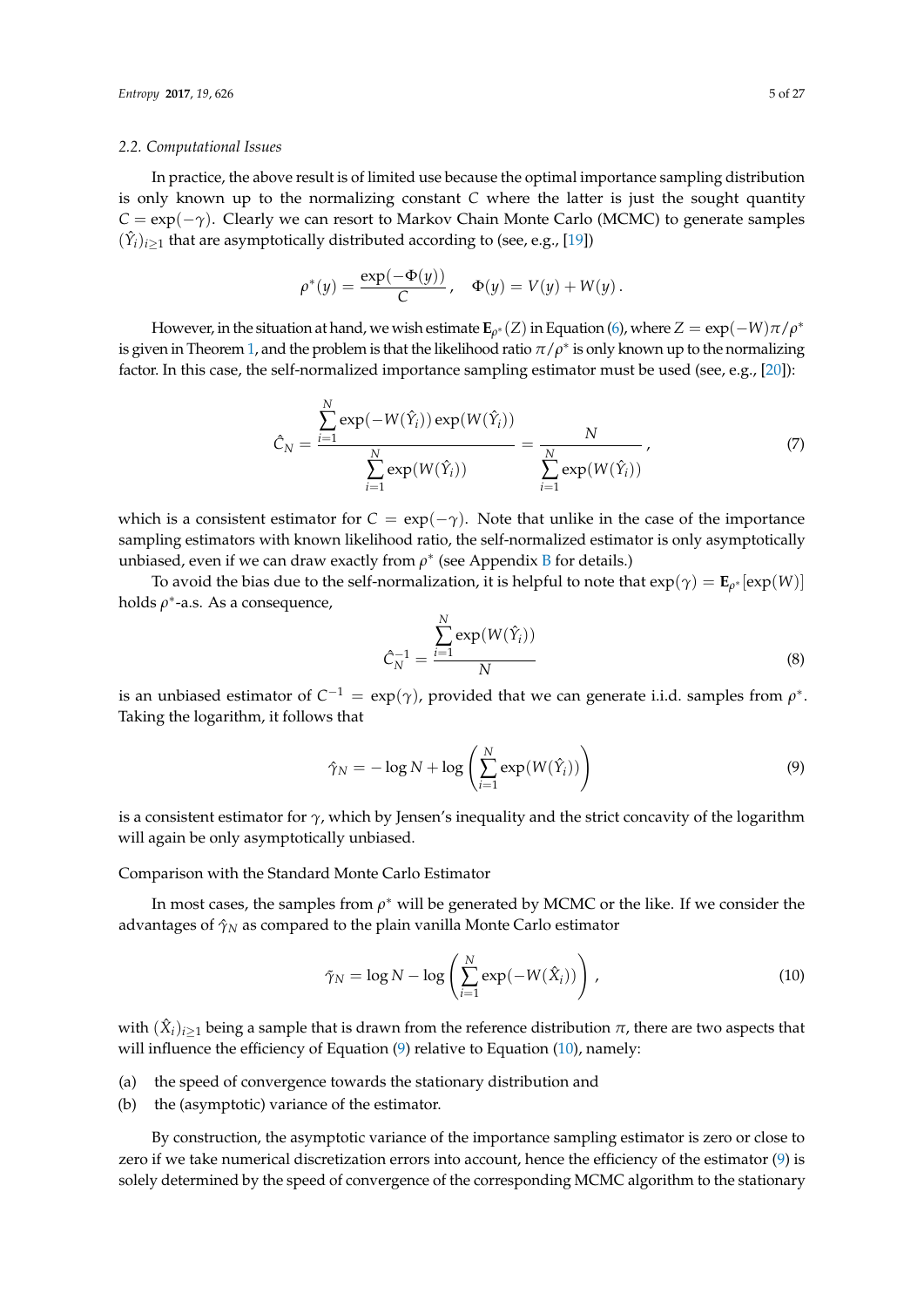distribution *ρ*<sup>\*</sup>, which, depending on the problem at hand, may be larger or smaller than the speed of convergence to *π*. It may even happen that *π* is unimodal, whereas  $\rho^* \propto e^{-W} \pi$  is multimodal and hence difficult to generate, for example when  $\pi$  is the standard Gaussian density and  $W = (x^2 - d)^2$ with  $d \gg 0$  is a bistable (energy) function. We refrain from going into details here and instead refer to the review article [\[21\]](#page-25-5) for an in-depth discussion of the asymptotic properties of reversible diffusions.

In Sections [4](#page-10-0) and [5,](#page-16-0) we discuss alternatives to Monte Carlo sampling based on stochastic optimization and approximation algorithms that are feasible even for large-scale systems.

**Remark 2.** *The comparison of Equations [\(9\)](#page-4-0) and [\(10\)](#page-4-1) suggests that the importance sampling estimator [\(9\)](#page-4-0) is an instance of Bennett's bidirectional estimator for a positive random variable, called "weighting function" in Bennett's language [\[22\]](#page-25-6). As a consequence, Theorem [1](#page-3-1) implies that Bennett's bidirectional estimator has zero variance when the negative logarithm of the weighting function equals the bias potential.*

## <span id="page-5-0"></span>**3. Certainty Equivalence in Path Space**

The previous considerations nicely generalize from the case of real-valued random variables to time-dependent problems and path functionals.

## <span id="page-5-5"></span>*3.1. Donsker–Varadhan Variational Principle in Path Space*

Let  $(X_s)_{s>0}$  with  $X_0 = x \in \mathbb{R}^n$  be the solution of the stochastic differential equation (SDE)

<span id="page-5-1"></span>
$$
dX_s = b(X_s, s)ds + \sigma(X_s)dB_s, \quad X_0 = x, \tag{11}
$$

where  $b: \mathbb{R}^n \times [0,\infty) \to \mathbb{R}^n$  is a smooth, possibly time-dependent vector field,  $\sigma: \mathbb{R}^n \to \mathbb{R}^{n \times m}$  is a smooth matrix field and *B* is an *m*-dimensional Brownian motion. Our standard example will be an SDE with  $b(x, s) = -\nabla V(x)$  for a smooth potential energy function *V* and  $\sigma(x) = \sqrt{2}I_{n \times n}$ , so that  $X_s$ satisfies a gradient dynamics. We assume throughout this paper that the functions *b*, *σ*, *V* are such that Equation [\(11\)](#page-5-1) or the corresponding gradient dynamics have unique strong solutions for all  $s \geq 0$ .

Now, suppose that we want to compute the free energy [\(2\)](#page-2-0) where *W* is now considered to be a functional of the paths  $X = \{X_s : 0 \le s \le \tau\}$  for some bounded stopping time  $\tau$ :

<span id="page-5-2"></span>
$$
W_{\tau}(X) = \int_0^{\tau} f(X_s, s) \, ds + g(X_{\tau}), \tag{12}
$$

for some bounded and sufficiently smooth, real valued functions *f* , *g*. We assume throughout the rest of the paper that *f* , *g* are bounded from below and that *W* is integrable.

We define *P* to be the probability measure on the space  $\Omega = C([0,\infty), \mathbb{R}^n)$  of continuous trajectories that is induced by the Brownian motion  $(B_s)_{s>0}$  that drives the SDE [\(11\)](#page-5-1). We call *P* a path space measure, and we denote the expectation with respect to *P* by **E***P*[·].

**Definition 3** (Path space free energy). Let  $(X_s)_{s>0}$  be the solution of Equation [\(11\)](#page-5-1) and  $W_\tau = W_\tau(X) \ge 0$ *be integrable and defined by Equation [\(12\)](#page-5-2). The quantity*

<span id="page-5-3"></span>
$$
\gamma = -\log \mathbf{E}_P \left[ \exp(-W_\tau) \right] = -\log \mathbf{E}_P \left[ \exp\left(-\int_0^\tau f(X_s, s) \, ds - g(X_\tau) \right) \right] \tag{13}
$$

*is called the free energy of W<sup>τ</sup> with respect to the path space measure P.*

Note that Equation [\(13\)](#page-5-3) simply is the path space version of Equation [\(2\)](#page-2-0) which now implicitly depends on the initial condition  $X_0 = x$ . The Donsker–Varadhan variational principle now reads

<span id="page-5-4"></span>
$$
\gamma = \inf_{Q \ll P} \left\{ \mathbf{E}_Q \left[ \int_0^{\tau} f(X_s, s) \, ds + g(X_{\tau}) \right] + D(Q|P) \right\},\tag{14}
$$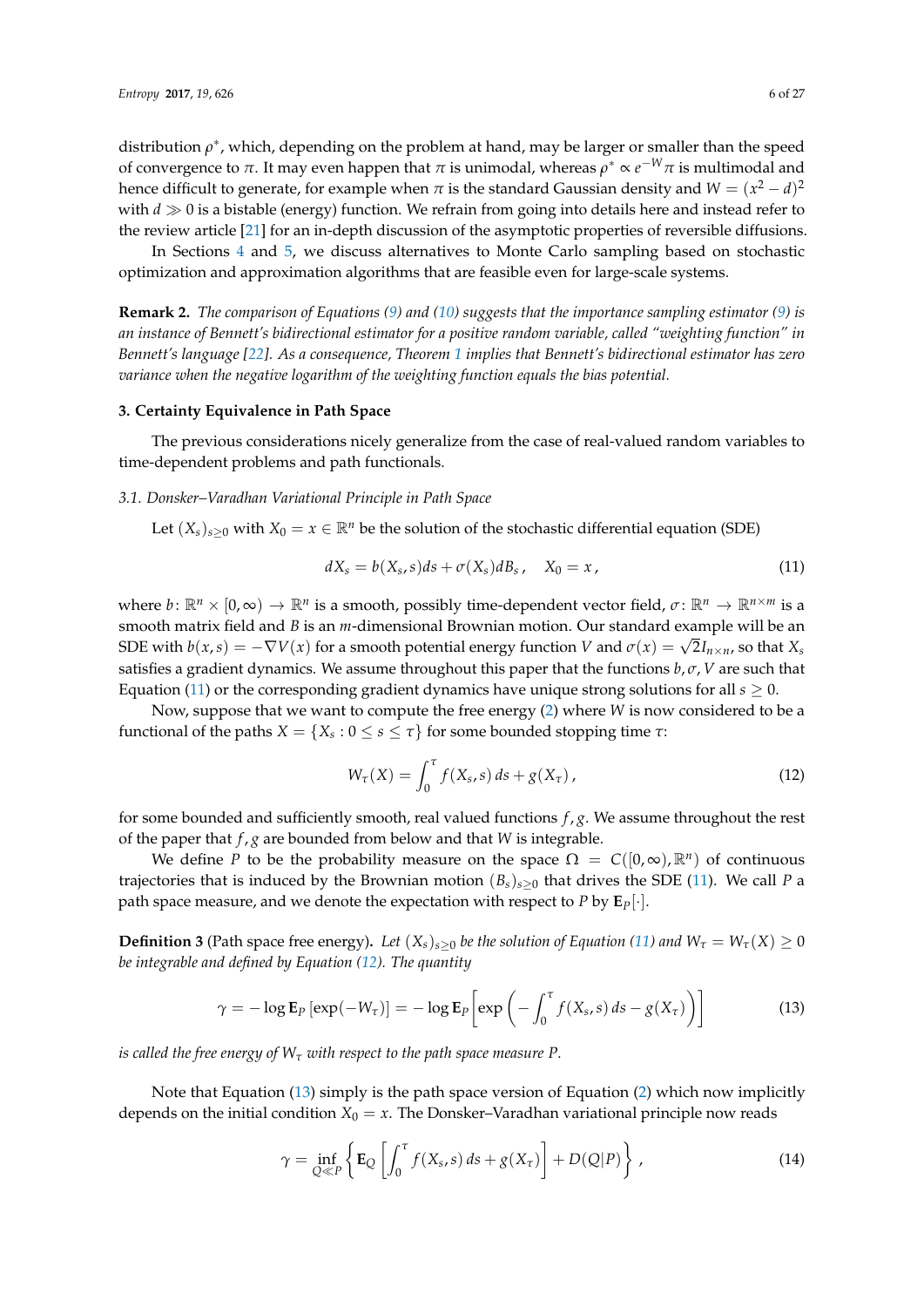where  $Q \ll P$  stands for absolute continuity of *Q* with respect to *P*, which means that  $P(E) = 0$  implies that  $Q(E) = 0$  for any measurable set  $E \subset \Omega$ , as a consequence of which

<span id="page-6-0"></span>
$$
D(Q|P) = \int_{\Omega} \log \frac{dQ}{dP}(\omega) dQ(\omega), \qquad (15)
$$

exists. Note that Equation  $(15)$  is just the generalization of the relative entropy  $(3)$  from probability densities on  $\mathbb{R}^n$  to probability measures on the measurable space  $(\Omega, \mathcal{E})$ , with  $\mathcal E$  being a  $\sigma$ -algebra containing measurable subsets of  $\Omega$ , where we again declare that  $D(Q|P) = \infty$  when *Q* is not absolutely continuous with respect to *P*. Therefore it is sufficient that the infimum in Equation [\(14\)](#page-5-4) is taken over all path space measures  $Q \ll P$ .

If  $W_\tau \geq 0$ , it is again a simple convexity argument (see, e.g., [\[4\]](#page-24-3)), which shows that the minimum in Equation [\(14\)](#page-5-4) is attained at *Q*<sup>∗</sup> given by:

<span id="page-6-1"></span>
$$
\left. \frac{dQ^*}{dP} \right|_{[0,\tau]} = \exp(\gamma - W_\tau),\tag{16}
$$

where  $\varphi|_{[0,\tau]}$  denotes the restriction of the path space density  $\varphi(X) = (dQ^*/dP)(X)$  to trajectories *X* =  $(X_s)_{s\geq0}$  of length *τ*. More precisely,  $\varphi|_{[0,\tau]}$  is understood as the restriction of the measure  $Q^*$ defined by  $dQ^* = \varphi dP$  to the  $\sigma$ -algebra  $\mathcal{F}_{\tau}$  that contains all measurable sets  $E \in \mathcal{E}$ , with the property that for every  $t \ge 0$  the set  $E \cap \{\tau \le t\}$  is an element of the  $\sigma$ -algebra  $\mathcal{F}_t = \sigma(X_s : 0 \le s \le t)$  that is generated by all trajectories  $(X_s)_{0\leq s\leq t}$  of length *t*. In other words,  $\mathcal{F}_\tau \subset \mathcal{E}$  is a  $\sigma$ -algebra that contains the history of the trajectories of (the random) length *τ*.

Even though Equation [\(16\)](#page-6-1) is the direct analogue of Equation [\(5\)](#page-2-2), this result is not particularly useful if we do not know how to sample from *Q*<sup>∗</sup> . Therefore, let us first characterize the admissible path space measures  $Q \ll P$  and discuss the practical implications later on.

#### 3.1.1. Likelihood Ratio of Path Space Measures

It turns out that the only admissible change of measure from *P* to *Q* such that  $D(Q|P) < \infty$  results in a change of the drift in Equation [\(11\)](#page-5-1). Let  $(u_s)_{s>0}$  be an  $\mathbb{R}^m$ -valued stochastic process that is adapted, in that  $u_t$  depends only on the Brownian motion  $B_s$  up to time  $s \leq t$ , and that satisfies the Novikov condition (see, e.g., [\[23\]](#page-25-7)):

<span id="page-6-3"></span>
$$
\mathbf{E}_P\left[\exp\left(\frac{1}{2}\int_0^\tau |u_s|^2\,ds\right)\right] < \infty\,. \tag{17}
$$

Now, define the auxiliary process

$$
B_t^u=B_t-\int_0^t u_s ds.
$$

Using the definition of  $B_t^u$ , we may write Equation [\(11\)](#page-5-1) as

<span id="page-6-2"></span>
$$
dX_s = (b(X_s, s) + \sigma(X_s)u_s) ds + \sigma(X_s) dB_s^u, \quad X_0 = x.
$$
\n(18)

Note that Equations [\(11\)](#page-5-1) and [\(18\)](#page-6-2) govern the same process  $(X_s)_{s>0}$ , because the extra drift  $\sigma(\cdot)u$  is absorbed by the shifted mean of the process  $(\sigma(X_s)B_s^u)_{s\geq 0}$ . By construction,  $(B_s^u)_{s\geq 0}$  is not a Brownian motion under *P*, because its expectation with respect to *P* is not zero in general. On the other hand,  $(B_s)_{s>0}$  is a Brownian motion under the measure *P*, and our aim is to find a measure  $Q \ll P$  under which  $(B_s^u)_{s\geq0}$  is a Brownian motion. To this end, let  $(Z_s^u)_{s\geq0}$  be the process defined by

<span id="page-6-4"></span>
$$
Z_t^u = \int_0^t u_s \cdot dB_s - \frac{1}{2} \int_0^t |u_s|^2 \, ds \,, \tag{19}
$$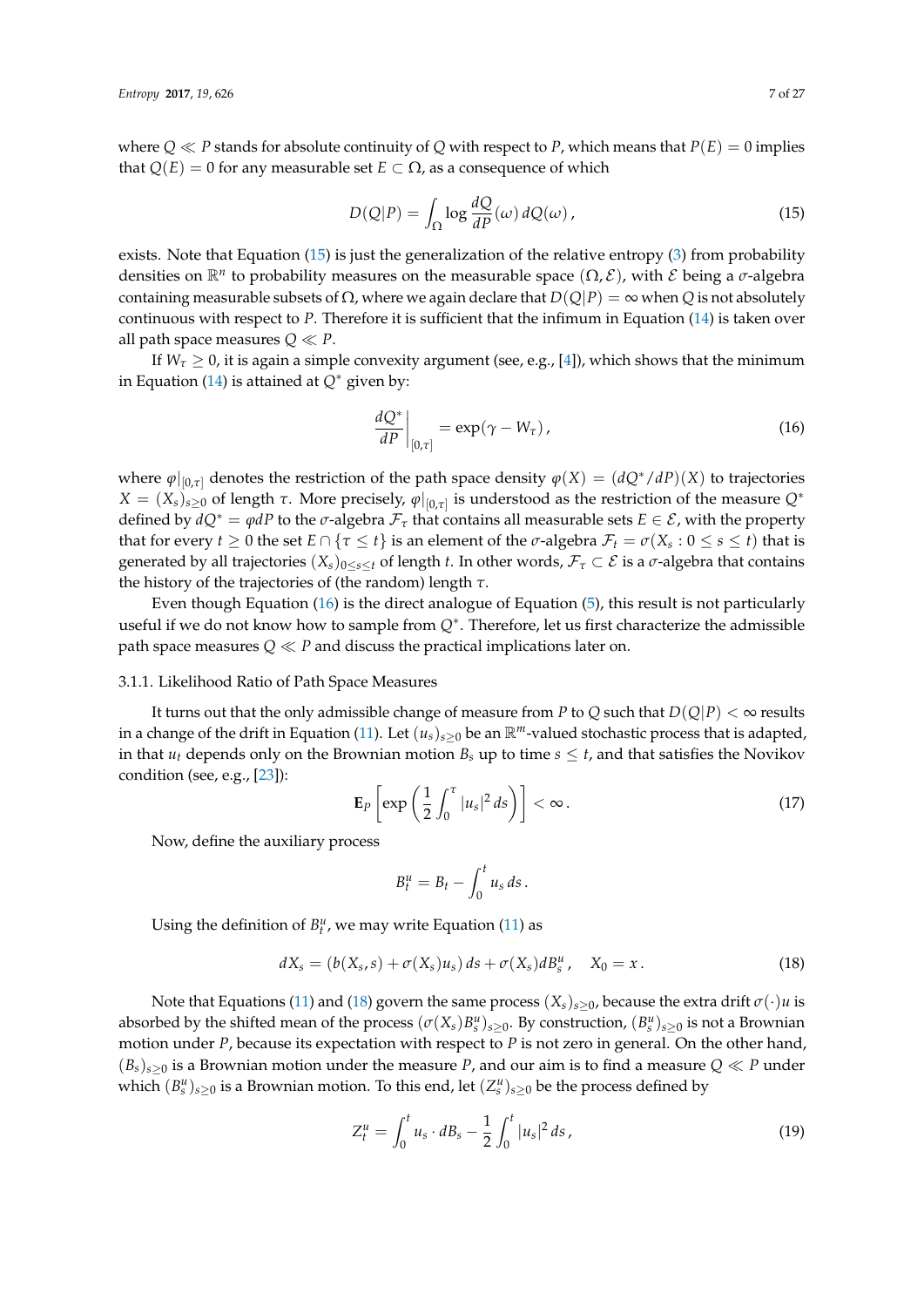or, equivalently,

<span id="page-7-0"></span>
$$
Z_t^u = \int_0^t u_s \cdot dB_s^u + \frac{1}{2} \int_0^t |u_s|^2 \, ds \,. \tag{20}
$$

Girsanov's theorem (see, e.g., [\[23\]](#page-25-7), Theorem 8.6.4, or Appendix [C\)](#page-21-0) now states that  $(B_s^u)_{0 \le s \le \tau}$  is a standard Brownian motion under the probability measure *Q* with likelihood ratio

<span id="page-7-1"></span>
$$
\left. \frac{dQ}{dP} \right|_{[0,\tau]} = \exp(Z_{\tau}^u) \tag{21}
$$

with respect to *P* where the Novikov condition [\(17\)](#page-6-3) guarantees that  $\mathbf{E}_P[\exp(Z_\tau^u)] = 1$ , i.e., that *Q* is a probability measure. Inserting Equations [\(20\)](#page-7-0) and [\(21\)](#page-7-1) into the Donsker–Varadhan formula Equation [\(14\)](#page-5-4), using that  $B_s^u$  is Brownian motion with respect to  $Q$ , it follows that the term in  $Z_\tau^u$  in the expression of the relative entropy, which is linear in *u*, drops out, and what remains is (cf. [\[4,](#page-24-3)[6\]](#page-24-5)):

$$
\gamma = \inf_{u} \mathbf{E}_{Q} \left[ \int_0^{\tau} \left( f(X_s, s) + \frac{1}{2} |u_s|^2 \right) ds + g(X_{\tau}) \right],
$$

with  $X_s$  being the solution of Equation [\(18\)](#page-6-2). Since the distribution of  $B^u$  under  $Q$  is the same as the distribution of *B* under *P*, an equivalent representation of the last equation is

<span id="page-7-3"></span>
$$
\gamma = \inf_{u} \mathbf{E}_P \left[ \int_0^{\tau} \left( f(X_s^u, s) + \frac{1}{2} |u_s|^2 \right) ds + g(X_\tau^u) \right]. \tag{22}
$$

where  $X_s^u$  is the solution of the controlled SDE

<span id="page-7-2"></span>
$$
dX_s^u = (b(X_s^u, s) + \sigma(X_s^u)u_s) ds + \sigma(X_s^u) dB_s, \quad X_0^u = x,
$$
\n(23)

with *B<sup>s</sup>* being our standard, *m*-dimensional Brownian motion (under *P*). See Appendix [C](#page-21-0) for a sketch of derivation of Girsanov's formula.

## 3.1.2. Importance Sampling in Path Space

Similarly to the finite dimensional case considered in the last section, we can derive optimal importance sampling strategies from the Donsker–Varadhan principle. To this end, we consider the case that *τ* is a random stopping time, which is a case that is often relevant in applications (e.g., when computing transition rates or committor functions [\[7\]](#page-24-6)), but that is rarely considered in the importance sampling literature. Let  $T > 0$  and  $O \subset \mathbb{R}^n$  be an open and bounded set with smooth boundary *∂O*. We define

$$
\tau_O = \inf\{s > 0 \colon X_s^u \notin O\},\
$$

as the first exit time of the set *O* and define the stopping time

$$
\tau = \tau_O \wedge T \tag{24}
$$

to be the minimum of  $τ$ <sup>*O*</sup> and *T*, i.e., the exit from the set *O* or the end of the maximum time interval, whatever comes first. For the ease of notation, we will use the same symbol *τ* to denote the stopping time under the controlled or uncontrolled process (i.e., for  $u = 0$ ) throughout the article. Unless otherwise noted, it should be clear from the context whether  $\tau$  is understood with respect to  $X^u$ or  $X = X^{u=0}$ . Here,  $X_s^u$  satisfies the controlled SDE [\(23\)](#page-7-2).

We will argue that the optimal *Q*<sup>∗</sup> , which yields zero variance in the reweighting scheme

$$
\mathbf{E}_{Q}[Y^u_{\tau}] = \mathbf{E}_{P}[\exp(-W_{\tau})]
$$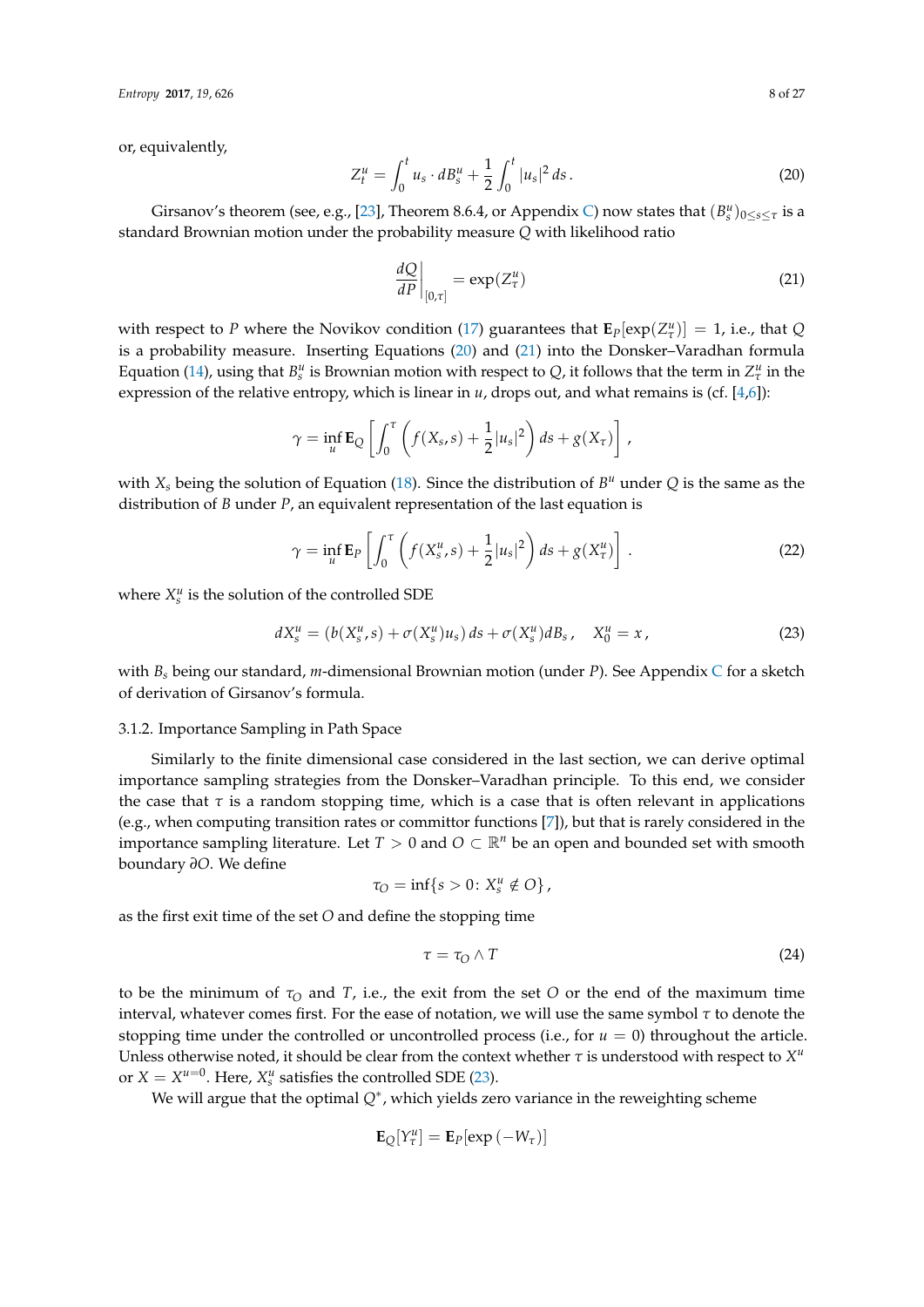via  $Y^u_\tau = \exp(-Z^u_\tau - W^u_\tau)$ , can be generated by a feedback control of the form

$$
u_s^* = c(X_s^{u^*},s),
$$

with a suitable function  $c \colon \mathbb{R}^n \times [0,\infty) \supset D \to \mathbb{R}^m$ . Finding  $u^*$  turns the Donsker–Varadhan variational principle [\(14\)](#page-5-4) into an optimal control problem by virtue of Equations [\(22\)](#page-7-3) and [\(23\)](#page-7-2). The following statement characterizes the optimal control by which the infimum in Equation [\(14\)](#page-5-4) is attained and which, as a consequence, provides a zero variance reweighting scheme (or: change of measure).

## <span id="page-8-0"></span>**Theorem 2.** *Let*

$$
\Psi(x,t) = \mathbf{E}_P \left[ \exp \left( - \int_t^{\tau} f(X_s, s) \, ds - g(X_{\tau}) \right) \, \middle| \, X_t = x \right] \tag{25}
$$

*be the exponential of the negative free energy, considered as a function of the initial condition*  $X_t = x$  *with*  $0 \leq t \leq \tau \leq T.$  Then, the path space measure  $Q^*$  induced by the feedback control

<span id="page-8-1"></span>
$$
u_s^* = \sigma(X_s^{u^*})^T \nabla_x \log \Psi(X_s^{u^*}, s)
$$
\n(26)

*yields a zero variance estimator, i.e.,*

<span id="page-8-2"></span>
$$
Y_{\tau}^{u^*} = \Psi(x,0), \quad Q^* - a.s.
$$
 (27)

#### **Proof.** See Appendix **[D.](#page-23-0)** □

**Remark 3.** We should mention that Theorem [2](#page-8-0) covers also the special cases that either  $\tau = T$  is a deterministic *stopping time (see, e.g., [\[24\]](#page-25-8), Proposition 5.4.4) or, by sending*  $T \to \infty$ *, that*  $\tau = \tau_0$  *is the first exit time of the set O, assuming that the stopping time*  $\tau_{\Omega}$  *is a.s. finite (but not necessarily bounded).* 

## *3.2. Revisiting Jarzynski's Identity*

The Donsker–Varadhan variational principle shares some features with the nonequilibrium free energy formula of Jarzynski [\[10\]](#page-24-9), and, in fact, the variational form makes this formula amenable to the analysis of the previous paragraphs, with the aim of improving the quality of the corresponding statistical estimators. Jarzynski's identity relates the Helmholtz equilibrium free energy to averages that are taken over an ensemble of non-equilibrium trajectories generated by forcing the dynamics.

We discuss a possible application of importance sampling to free energy calculation à la Jarzynski with a simple standard example, but we stress that all considerations easily generalize to more general situations than the one treated below.

As an example, let  $(V_\lambda)_{0 \leq \lambda \leq 1}$  be a parametric family of smooth potential energy functions  $V_\lambda$ :  $\mathbb{R}^n \to \mathbb{R}$  and define the free energy difference between the two equilibrium densities  $\pi_0 \propto \exp(-V_0)$ and  $\pi_1 \propto \exp(-V_1)$  as the log-ratio

$$
\Delta F = -\log \frac{\int_{\mathbb{R}^n} \exp(-V_1(x)) dx}{\int_{\mathbb{R}^n} \exp(-V_0(x)) dx}.
$$
\n(28)

(Often  $\pi_0$  and  $\pi_1$  are called *thermodynamic states*.) Defining the energy difference  $V_{\text{diff}} = V_1 - V_0$  and the equilibrium probability density

$$
\pi_0(x)=\frac{\exp(-V_0(x))}{\int_{\mathbb{R}^n}\exp(-V_0(x))dx},
$$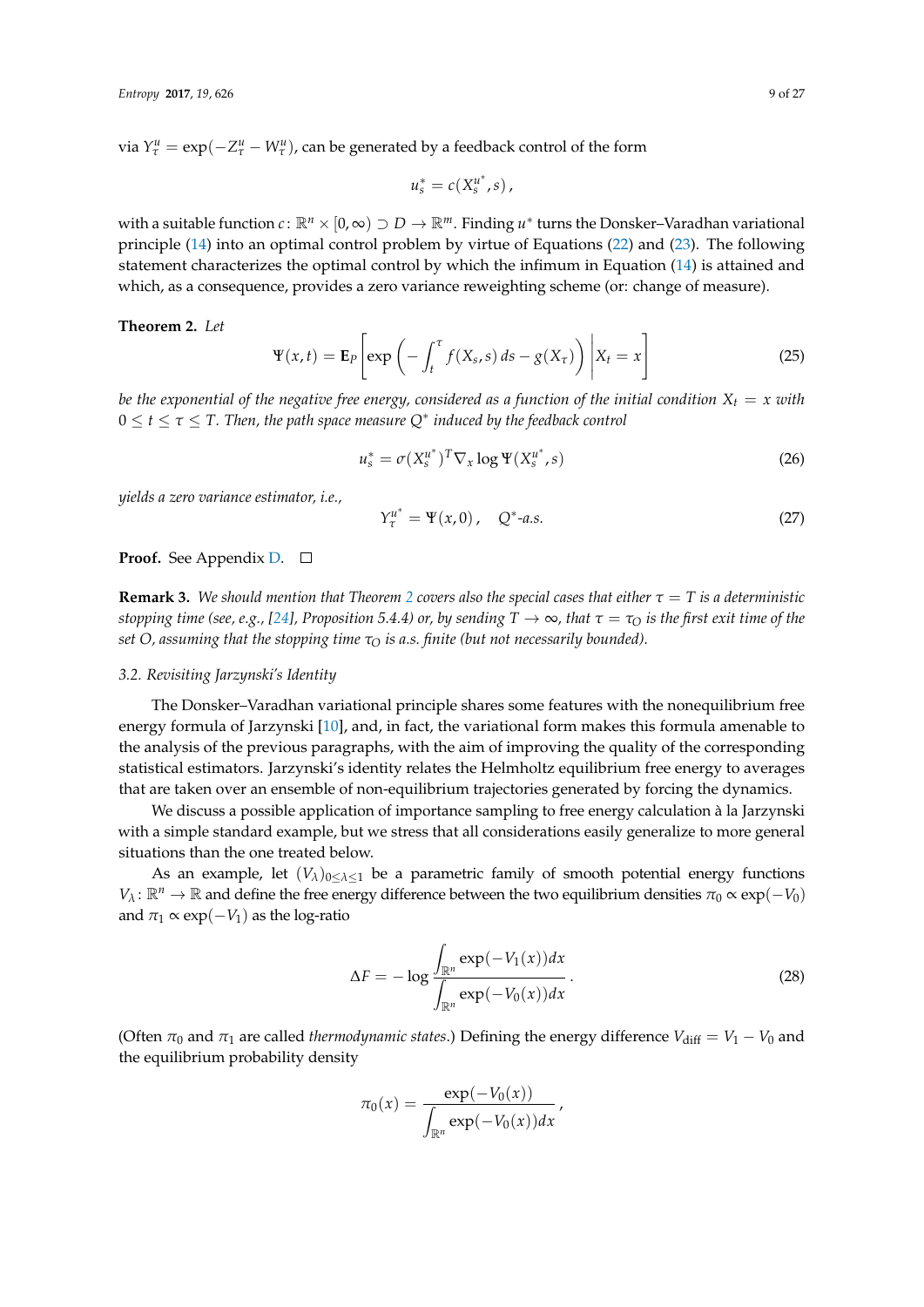the Helmholtz free energy is seen to be an exponential average of the familiar form [\(2\)](#page-2-0):

$$
\Delta F = -\log \mathbf{E}_{\pi_0}[\exp(-V_{\text{diff}})]. \tag{29}
$$

Jarzynski's formula [\[10\]](#page-24-9) states that the last equation can be represented as an exponential average over non-stationary realizations of a parameter-dependent process  $X^{\lambda} = (X^{\lambda}_s)_{0 \leq s \leq T}$ . Specifically, letting  $W_T^{\lambda} = W_T^{\lambda}(X^{\lambda})$  denote the nonequilibrium work done on the system by varying the parameter from  $\lambda = 0$  to  $\lambda = 1$  within time [0, *T*], Jarzynski's equality states that

<span id="page-9-1"></span>
$$
\Delta F = -\log \mathbf{E}[\exp(-W_T^{\lambda})],\tag{30}
$$

where  $W_T^{\lambda}$  will be specified below. In the last equation the expectation is taken over all realizations of  $X^{\lambda}$ , with initial conditions distributed according to the equilibrium density  $\pi_0$ . To be specific, we assume that the parametric process  $X_s^{\lambda}$  is the solution of the SDE

<span id="page-9-0"></span>
$$
dX_s^{\lambda} = -(1 - \lambda_s) \nabla V_0(X_s^{\lambda}) ds - \lambda_s \nabla V_1(X_s^{\lambda}) ds + \sqrt{2} dB_s,
$$
\n(31)

with  $(\lambda_s)_{0\leq s\leq T}$  being a differentiable parameter process (called: protocol) that interpolates between  $\lambda_0 = 0$  and  $\lambda_T = 1$ . Further, let the work exerted by the protocol be given by

<span id="page-9-3"></span>
$$
W_T^{\lambda} = \int_0^T \left. \frac{\partial V_{\lambda}}{\partial \lambda} \right|_{X_s^{\lambda}} \dot{\lambda}_s \, ds = \int_0^T V_{\text{diff}}(X_s^{\lambda}) \dot{\lambda}_s \, ds \,, \tag{32}
$$

where  $V_\lambda(x) = (1 - \lambda)V_0(x) + \lambda V_1(x)$  is the interpolated potential, and  $\lambda_s = d\lambda_s/ds$  denotes the time derivative of  $\lambda_s$ . Note that  $W_\tau^\lambda$  is a path functional of the standard form [\(12\)](#page-5-2), with bounded deterministic stopping time  $\tau = T$  and cost functions

$$
f(X_s, s) = V_{\text{diff}}(X_s^{\lambda})\dot{\lambda}_s, \quad g \equiv 0.
$$

Letting now *P* denote the path space measure that is generated by the Brownian motion  $(B_s)_{s>0}$ in the parameter dependent SDE [\(31\)](#page-9-0), we can express Jarzynski's equality [\(30\)](#page-9-1) by

<span id="page-9-2"></span>
$$
\Delta F = -\log \mathbf{E}[\exp(-W_T^{\lambda})] = -\log \int_{\mathbb{R}^n} \mathbf{E}_P[\exp(-W_T^{\lambda})] \pi_0(x) dx, \qquad (33)
$$

where the (conditional) expectation  $E_P[\exp(-W_T^{\lambda})] = E_P[\exp(-W_T^{\lambda}(X^{\lambda}))|X_0^{\lambda} = x]$  is understood over all realizations of [\(31\)](#page-9-0) with initial condition  $X_0^{\lambda} = x$ .

## Optimized Protocols by Adaptive Importance Sampling

The applicability of Jarzynski's formula heavily depends on the choice of the protocol *λ<sup>s</sup>* . The observation that an uneducated choice of a protocol may render the corresponding statistical estimator virtually useless because of a dramatic increase of its variance is in accordance with what one observes in importance sampling. An attempt to optimize the protocol by minimizing the variance of the estimator has been carried out in [\[12\]](#page-24-12), but here, we shall follow an alternative route, exploiting the fact that Jarzynski's formula has the familiar exponential form considered in this paper; cf. also [\[11,](#page-24-10)[13,](#page-24-13)[14\]](#page-24-11).

Having this said and recalling Theorem [2,](#page-8-0) it is plausible that there exists a zero variance estimator for  ${\bf E}_P[\exp(-W_T^{\lambda})]$  which appeared in the integrand of Jarzynski's equality [\(33\)](#page-9-2), under certain assumptions on the functional  $W_T^{\lambda}$ . For simplicity, we confine the following considerations to the above example of a diffusion process of the form [\(31\)](#page-9-0) with a deterministic protocol  $(\lambda_s)_{s\in[0,T]}$ . To make the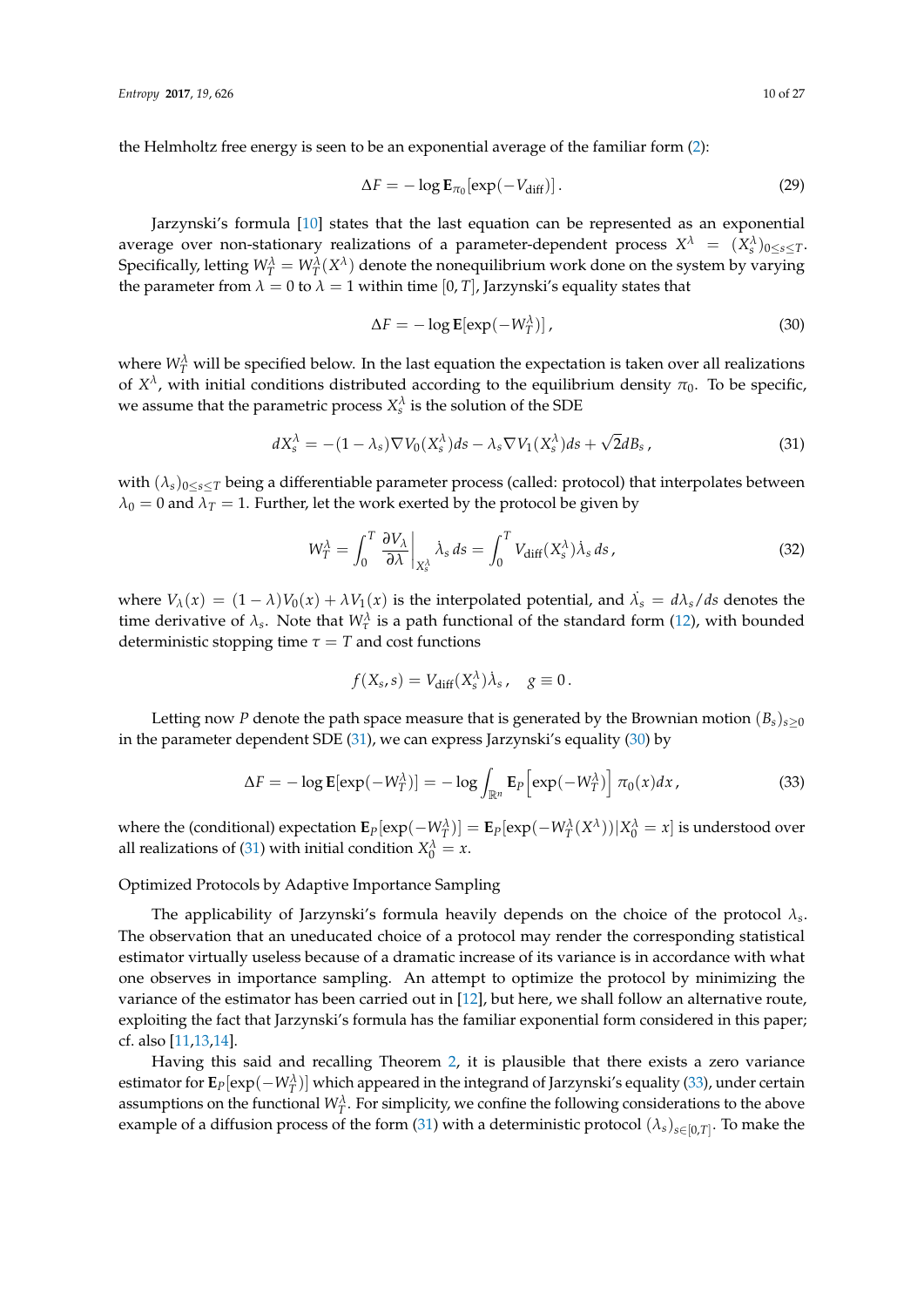*Entropy* **2017**, *19*, 626 11 of 27

idea of optimizing the protocol more precise, we introduce the shorthand  $Y_s = X_s^{\lambda}$  for the solution of Equation [\(31\)](#page-9-0) and define

<span id="page-10-1"></span>
$$
\gamma(x,t) = \min_{v} \mathbf{E}_{P} \left[ \int_{t}^{T} \left( f(Y_{s}^{v}, s) + \frac{1}{2} |v_{s}|^{2} \right) ds \middle| Y_{t}^{v} = x \right], \tag{34}
$$

with  $f(x,s) = V_{diff}(x)\lambda_s$  and the expectation taken over all realizations of  $Y_s^v$ . The process  $Y_s^v$  solves a controlled variant of the SDE [\(31\)](#page-9-0), specifically,

$$
dY_s^v = \left(b_\lambda(Y_s^v, s) + \sqrt{2}v_s\right)ds + \sqrt{2}dB_s, \quad Y_t^v = x. \tag{35}
$$

Here, we have used the shorthand  $b_\lambda(x,s) = -(1-\lambda_s)\nabla V_0(x) - \lambda_s \nabla V_1(x)$ . Theorem [2](#page-8-0) that specifies the zero-variance importance sampling estimator in terms of a feedback control policy can be adapted to our situation (see, e.g., [\[7](#page-24-6)[,18\]](#page-25-2)) by letting  $O \uparrow \mathbb{R}^n$  so that  $\tau = \tau_O \wedge T \to T$  a.s. The zero-variance estimator is generated by the feedback control

$$
v_s^* = -\sqrt{2} \nabla_y \gamma(Y_s^{v^*}, s) \,,
$$

with  $\gamma(x, t)$  given by Equation [\(34\)](#page-10-1), and thus, by the SDE

<span id="page-10-2"></span>
$$
dY_s^{v^*} = \left(b_{\lambda}(Y_s^{v^*}, s) - 2\nabla_y \gamma(Y_s^{v^*}, s)\right) ds + \sqrt{2} dB_s, \quad Y_0^{v^*} = x. \tag{36}
$$

Specifically, given *N* independent draws  $x_1, \ldots, x_N \sim \pi_0$  from the equilibrium distribution and corresponding *N* independent trajectories (*Y v* ∗  $\sum_{s}^{v^*}$ )<sub>*s*∈[0,*T*] of the SDE [\(36\)](#page-10-2) with initial conditions  $Y_0^{v^*} = x_i$ ,</sub> an asymptotically unbiased, the minimum variance estimator of the free energy is given by

<span id="page-10-3"></span>
$$
\widehat{\Delta F}_N = -\log \frac{1}{N} \sum_{i=1}^N G_T^*(x_i),\tag{37}
$$

where  $G_T^* = \exp(-Z_T^{v^*} - W_T^{\lambda}(\Upsilon^{v^*}))$  with  $Z_T^{u=v^*}$  $T^{u=v^*}$  given by Equation [\(19\)](#page-6-4) and  $W^{\lambda}_T(Y^{v^*})$  being the nonequilibrium work [\(32\)](#page-9-3) under the controlled process [\(36\)](#page-10-2).

**Remark 4.** Generally, the discretization of the work  $W_T^{\lambda}$  requires some care, because the discretization error *may introduce some "shadow work" that may spoil the properties of the importance sampling estimator [\[25\]](#page-25-9)*. *Further note that, even if time-discretization errors are ignored, the estimator [\(37\)](#page-10-3) is not a zero-variance estimator because we have minimized only the conditional estimator (for fixed initial condition). Moreover the estimator is only asymptotically unbiased by Jensen's inequality and the strict concavity of the logarithm.*

*Further notice that the estimator hinges on the availability of*  $\gamma(x, t)$  *which is typically difficult to compute. An idea, inspired by the adaptive biasing force (ABF) algorithm [\[26–](#page-25-10)[28\]](#page-25-11) is to estimate γ on the fly and then iteratively refine the estimate in the course of the simulation using a suitable parametric representation [\[29,](#page-25-12)[30\]](#page-25-13)*. *If good collective variables or reaction coordinates are known, it is further possible to choose a representation that depends only on these variables and still obtain low variance estimators [\[31](#page-25-14)[,32\]](#page-25-15).* 

## <span id="page-10-0"></span>**4. Algorithms: Gradient Descent, Cross Entropy Minimization and beyond**

According to Theorem [2](#page-8-0) designing reweighting (importance sampling) schemes on path space that feature zero variance estimators comes at the price of solving an optimal control problem of the following form: minimize the cost functional

<span id="page-10-4"></span>
$$
J(u) = \mathbf{E}_P \left[ \int_0^{\tau} \left( f(X_s^u, s) + \frac{1}{2} |u_s|^2 \right) ds + g(X_\tau^u) \right]
$$
(38)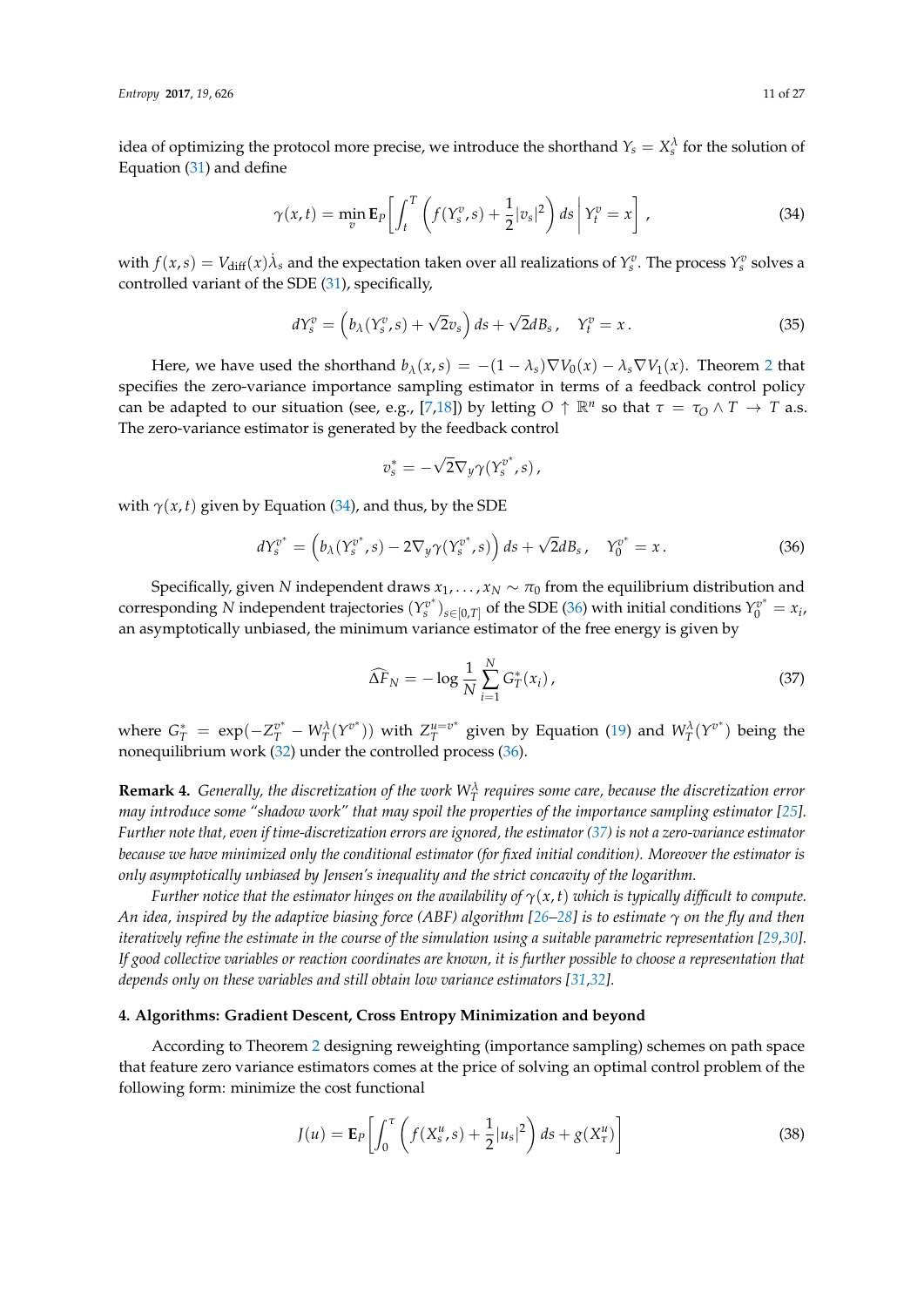over all admissible controls and subject to the dynamics

<span id="page-11-0"></span>
$$
dX_s^u = (b(X_s^u, s) + \sigma(X_s^u)u_s) ds + \sigma(X_s^u) dB_s.
$$
\n(39)

Here, admissible controls are Markovian feedback controls  $u_s = c(X_s^u, s)$  such that Equation [\(39\)](#page-11-0) has a unique strong solution. Leaving all technical details aside see Section IV.3 in [\[8\]](#page-24-7), it can be shown that the value function (or: optimal cost-to-go)

$$
\gamma(x,t) = \mathbf{E}_P \left[ \int_t^{\tau} \left( f(X_s^{u^*}, s) + \frac{1}{2} |u_s^*|^2 \right) ds + g(X_\tau^{u^*}) \middle| X_t^{u^*} = x \right], \tag{40}
$$

with  $u^*$  being the unique optimal control given by Equation [\(26\)](#page-8-1), is the solution of a nonlinear partial differential equation of Hamilton–Jacobi–Bellman type. Solving this equation numerically is typically even more difficult than solving the original sampling problem by brute-force Monte Carlo (especially when the state space dimension *n* is large).

Note that Equations [\(38\)](#page-10-4) and [\(39\)](#page-11-0) is simply the concrete form of the Donsker–Varadhan principle when the path space measure is generated by a diffusion. Therefore the equivocation with the path space free energy [\(13\)](#page-5-3) or [\(34\)](#page-10-1) is not a coincidence, because by definition the value function is the free energy, considered as a function of the initial conditions. In other words and in view of Theorem [2,](#page-8-0) there is no need for further sampling once the value function is known.

We will now discuss concrete numerical algorithms to minimize Equations [\(38\)](#page-10-4) and [\(39\)](#page-11-0) without resorting to the associated Hamilton–Jacobi–Bellman equation.

## *4.1. Gradient Descent*

The fact that solving the optimal control problem can be as difficult as solving the sampling problem suggests to combine the two in an iterative fashion using a parametric representation of the value function (or: free energy). To this end, notice that the optimal control is essentially a gradient force that can be approximated by

$$
\hat{u}_s = -\sigma(X_s^u)^T \sum_{i=1}^N \alpha_i \nabla_x \phi_i(X_s^u, s) , \qquad (41)
$$

based on a finite-dimensional approximation

<span id="page-11-1"></span>
$$
\hat{\gamma}(x,t) = \sum_{i=1}^{N} \alpha_i \phi_i(X_s^u, s)
$$
\n(42)

of the value function with suitable smooth basis functions  $\{\phi_i : \overline{D} \to \mathbb{R}^m : i = 1, ..., N\}$  that span an *N*-dimensional subspace of the space *C* 2,1(*D*) ∩ *C*(*D*) of classical solutions of the associated Hamilton–Jacobi–Bellman equation. Here we denote by  $C^{r,s}(\mathbb{R}^n\times[0,\infty)$  the Banach space of functions that are *r* and *s* times continuously differentiable in their first and second arguments, respectively, and  $C(\mathbb{R}^n \times [0,\infty)) = C^{0,0}(\mathbb{R}^n \times [0,\infty))$  for continuous functions. Plugging the above representation into Equations [\(38\)](#page-10-4) and [\(39\)](#page-11-0) yields the following finite-dimensional optimization problem: minimize

$$
J(\hat{u}) = \mathbf{E}_{P} \left[ \int_{0}^{\tau} \left( f(X_{s}^{\hat{u}}, s) + \frac{1}{2} |\hat{u}_{s}|^{2} \right) ds + g(X_{\tau}^{\hat{u}}) \right]
$$
(43)

over the controls  $\hat{u}$  where  $X^{\hat{u}}$  is the solution of the SDE [\(23\)](#page-7-2) with control  $u = \hat{u}$ .

Let us define  $\hat{J}(\alpha) = J(\hat{u}(\alpha))$ , with the shorthand  $\alpha = (\alpha_1, \ldots, \alpha_N)^T \in \mathbb{R}^N$ . Because of the dependence of the process  $X^{\alpha}$  and the random stopping time  $\tau = \tau^{\alpha}$  on the parameter  $\alpha$ , the functional  $\hat{J}$  is not quadratic in  $\alpha$ , but it has been shown [\[33\]](#page-25-16) that it is strongly convex if the basis functions  $\phi_i$  are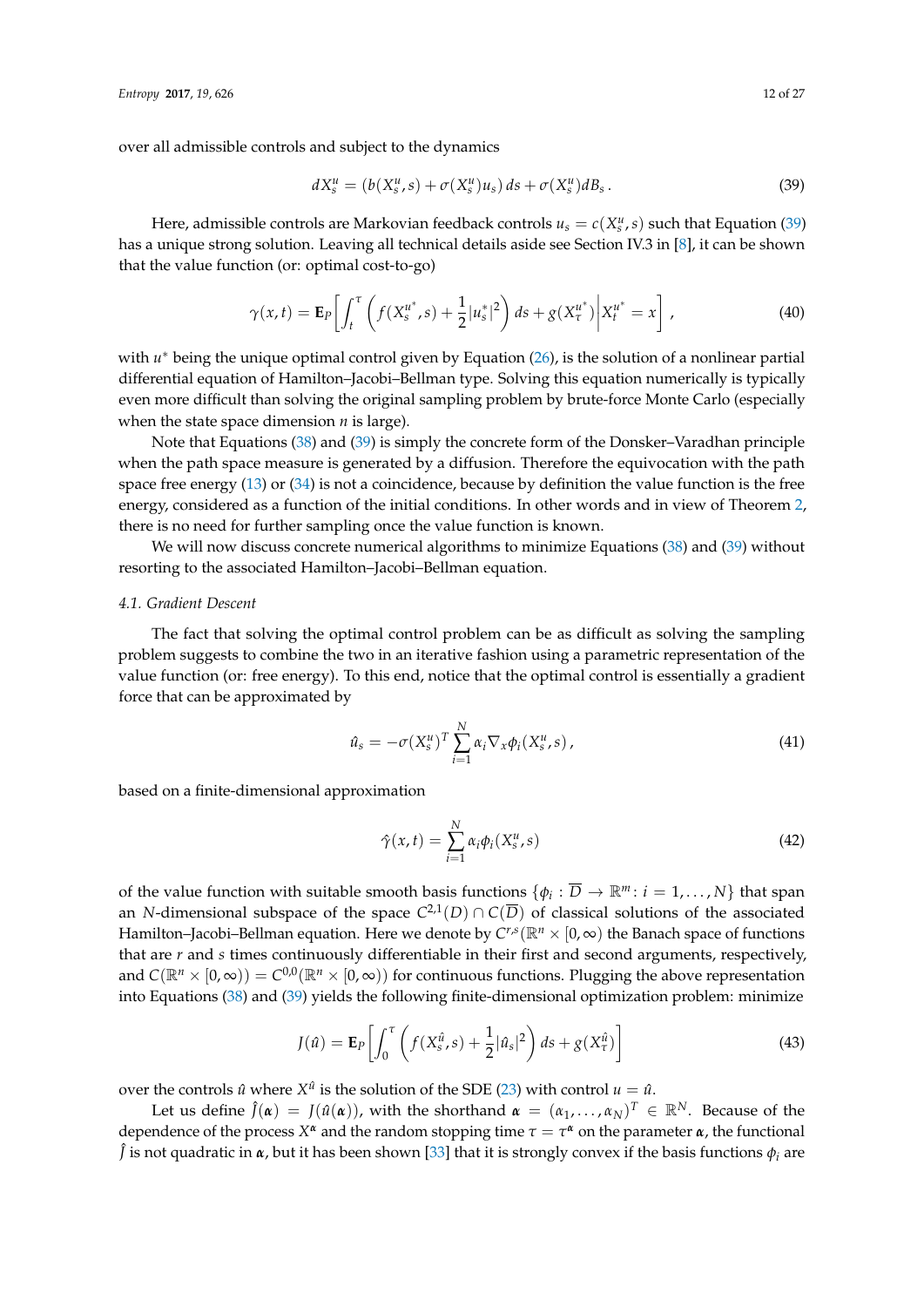non-overlapping. In this case  $\hat{J}$  has a unique minimum, which suggests to do a gradient descent in the parameter *α*:

$$
\boldsymbol{\alpha}^{(m+1)} = \boldsymbol{\alpha}^{(m)} - h_m \nabla \hat{J} \left( \boldsymbol{\alpha}^{(m)} \right) . \tag{44}
$$

Here,  $(h_m)_{m\geq 0}$  is a sequence of step sizes that goes to zero as  $m \to \infty$ , and the gradient  $\nabla \hat{J}(\alpha)$ must be interpreted in the sense of a functional derivative:

<span id="page-12-0"></span>
$$
\delta J(\hat{u}) \cdot \xi = \left. \frac{d}{d\epsilon} J(\hat{u} + \epsilon \xi) \right|_{\epsilon=0},\tag{45}
$$

for suitable test functions *ξ* ∈ V (i.e., square-integrable and adapted to the Brownian motion). Then, the gradient  $\nabla \hat{J}(\alpha)$  has the components

<span id="page-12-2"></span>
$$
\frac{\partial \hat{f}}{\partial \alpha_k} = -\delta J(\hat{u}(\boldsymbol{\alpha})) \cdot (\sigma^T \nabla_x \phi_k). \tag{46}
$$

Introducing the shorthand

$$
\ell(X^{\hat{u}}, \hat{u}) = \int_0^{\tau} \left( f(X_s^{\hat{u}}, s) + \frac{1}{2} |\hat{u}_s|^2 \right) ds + g(X_\tau^{\hat{u}})
$$

for the cost and the convention  $\mathbf{E}[\cdot] = \mathbf{E}_P[\cdot]$  for the expectation with respect to *P*, the derivative [\(45\)](#page-12-0) can again be found by means of Girsanov's formula: there exists a measure  $Q^{\epsilon}$  that is absolutely continuous with respect to the reference measure *P*, such that

<span id="page-12-1"></span>
$$
\frac{d}{d\epsilon} J(\hat{u} + \epsilon \xi) \Big|_{\epsilon=0} = \frac{d}{d\epsilon} \mathbf{E} \left[ \ell (X^{\hat{u} + \epsilon \xi}, \hat{u} + \epsilon \xi) \right] \Big|_{\epsilon=0} = \frac{d}{d\epsilon} \mathbf{E} \left[ \ell (X, \hat{u} + \epsilon \xi) \frac{dQ^{\epsilon}}{dP} \right] \Big|_{\epsilon=0},\tag{47}
$$

with the likelihood ratio

$$
\left. \frac{dQ^{\epsilon}}{dP} \right|_{[0,\tau]} = \exp(Z_{\tau}^{u+\epsilon\xi}).
$$

Assuming that the derivative and the expectation in Equation [\(47\)](#page-12-1) commute, we can differentiate inside the expectation  $\mathbf{E}[\cdot]$  which is independent of the parameter  $\epsilon$  and then switch back to the controlled process  $X^u$  under the reference measure  $P$ , by which we obtain (see [\[33\]](#page-25-16)):

<span id="page-12-3"></span>
$$
\delta J(\hat{u}) \cdot \xi = \mathbf{E} \bigg[ \ell(X^{\hat{u}}, \hat{u}) \int_0^{\tau} \xi_s \cdot dB_s + \int_0^{\tau} \hat{u}_s \cdot \xi_s ds \bigg] . \tag{48}
$$

Hence, using Equation [\(46\)](#page-12-2), we find

$$
\frac{\partial \hat{f}}{\partial \alpha_k} = -\mathbf{E} \bigg[ \ell(X^{\hat{u}}, \hat{u}) \int_0^{\tau} (\sigma^T \nabla_x \phi_k)(X^{\hat{u}}_s, s) \cdot dB_s + \int_0^{\tau} \hat{u}_s \cdot (\sigma^T \nabla_x \phi_k)(X^{\hat{u}}_s, s) ds \bigg] . \tag{49}
$$

where the last expression can be estimated by Monte Carlo, possibly in combination with variance minimizing strategies to improve the convergence of the gradient estimation in the course of the gradient descent [\[33](#page-25-16)[,34\]](#page-25-17). Before we conclude, we shall briefly explain why the gradient vanishes when the variance is zero.

**Lemma 1.** *Under the optimal control u*<sup>∗</sup> *, it holds that:*

$$
\delta J(u^*)\cdot\xi=0\quad\forall\xi\in\mathscr V\,.
$$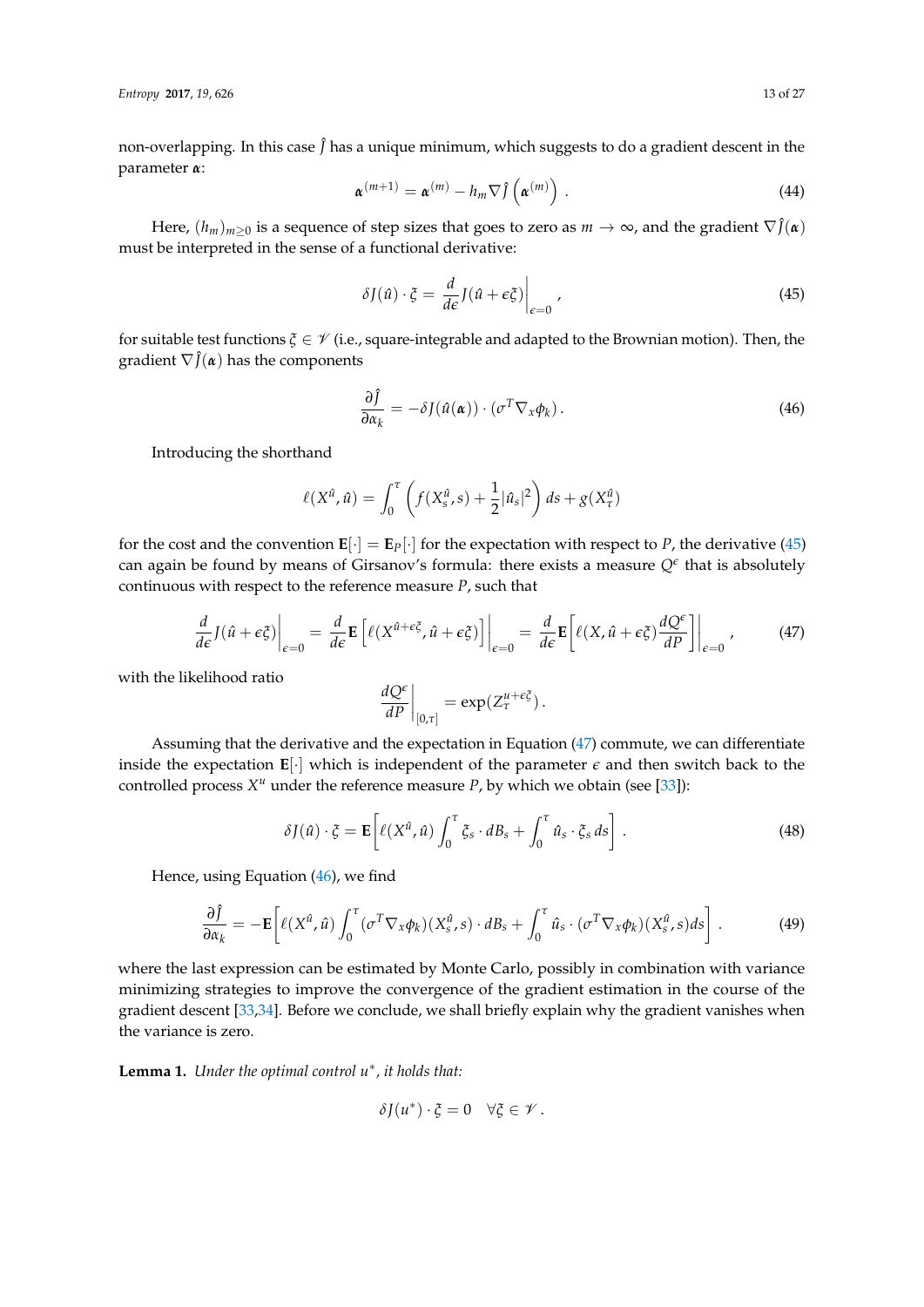**Proof.** By the Itô isometry (see [\[23\]](#page-25-7), Corollary 3.1.7), we can recast Equation [\(48\)](#page-12-3) as:

$$
\delta J(u^*) \cdot \xi = \mathbf{E} \left[ \left( \ell(X^{u^*}, u^*) + \int_0^\tau u_s^* \cdot dB_s \right) \int_0^\tau \xi_s \cdot dB_s \right]
$$
  
\n
$$
= \mathbf{E} \left[ \left( W(X^{u^*}) + Z^{u^*}_\tau \right) \int_0^\tau \xi_s \cdot dB_s \right]
$$
  
\n
$$
= \left( W(X^{u^*}) + Z^{u^*}_\tau \right) \mathbf{E} \left[ \int_0^\tau \xi_s \cdot dB_s \right],
$$
\n(50)

where in the last equality we have used that  $W + Z$  is a.s. constant under the optimal control. Since *B* is a Brownian motion under *P*, the expectation is zero, and it follows that

$$
\delta J(u^*)\cdot \xi=0 \quad \forall \xi\in \mathscr{V},
$$

and hence, the assertion is proven.  $\Box$ 

We summarize the above considerations in Algorithm [1](#page-13-0) below.

# <span id="page-13-0"></span>**Algorithm 1** Gradient descent

Set maximum no. of iteration  $M_{\text{axit}}$  and  $\epsilon > 0$ Initialize  $m=0$ ,  $\pmb{\alpha}^{(0)}\in \mathbb{R}^N$  and  $h_0>0$ Evaluate  $G_0 = \nabla \hat{J}(\boldsymbol{\alpha}^{(0)})$ **while**  $m < M_{\text{axit}}$  &  $h_m > \epsilon$  do  $\alpha^{(m+1)} = \alpha^{(m)} - h_m G_m$ Evaluate  $G_{m+1} = \nabla \hat{J}(\boldsymbol{\alpha}^{(m+1)})$ Evaluate step size, e.g.,  $h_{m+1} = \frac{(\alpha^{(m+1)} - \alpha^{(m)}) \cdot (G_{m+1} - G_m)}{1 - \alpha^{2}}$  $|G_{m+1}-G_m|^2$  $m \mapsto m + 1$ **end while**

**Remark 5.** *The step size control in Algorithm [1](#page-13-0) follows the Barzilai-Borwein procedure that guarantees convergence as*  $m \to \infty$  *when the functional is convex. Another alternative is to do a line search after each iterate in the descent direction and then determine hm*+<sup>1</sup> *so that it satisfies the Wolfe condition; see [\[35\]](#page-25-18) for further details.*

**Remark 6.** *In practice, it may be advantageous to pick the basis functions so that they are not explicitly time-dependent (e.g., Gaussians, Chebyshev polynomials or the alike). If the associated control problem is stationary, as is for example the case when the SDE is homogeneous and the stopping time is a hitting time, the value function will be stationary too and, as a consequence, the control policy will be stationary. If, however, the problem is explicitly time-dependent, one may change the ansatz [\(42\)](#page-11-1) to have stationary basis functions, but time-dependent coefficients α<sup>i</sup> , where the time-dependence is mediated by the initial data; see [\[29\]](#page-25-12) for a discussion.*

## <span id="page-13-2"></span>*4.2. Cross-Entropy Minimization*

Another algorithm for minimizing  $J(\hat{u})$  is based on an entropy representation of  $J(u)$ , namely,

<span id="page-13-1"></span>
$$
J(u) = J(u^*) + D(Q|Q^*)
$$
\n(51)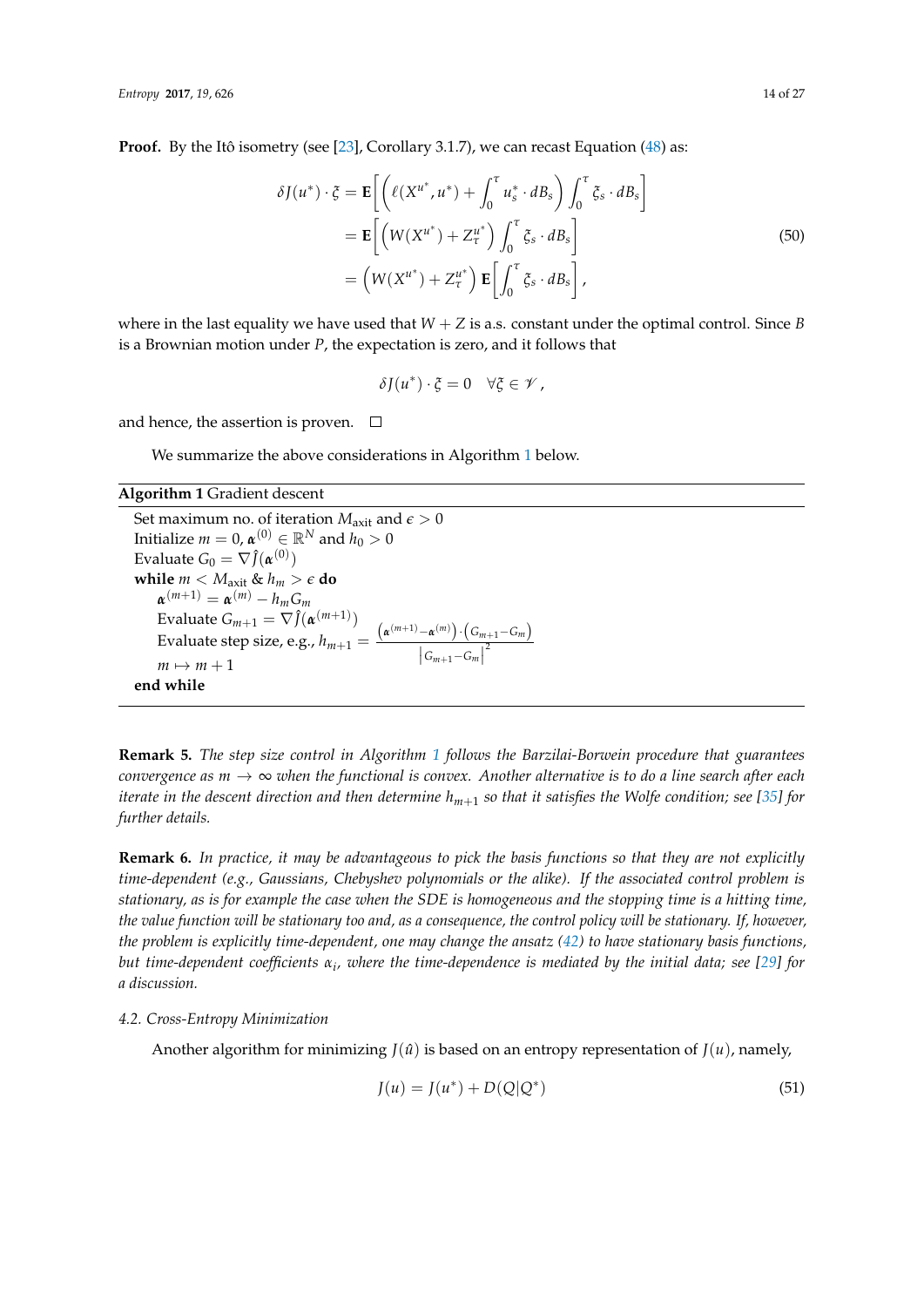where *u* is any admissible control for Equations [\(38\)](#page-10-4) and [\(39\)](#page-11-0),  $u^*$  is the optimal control, and  $Q = Q(u)$ and  $Q^* = Q(u^*)$  are the corresponding path space measures. Equation [\(51\)](#page-13-1) is a consequence of the zero-variance property of the optimal change of measure, since Equation [\(27\)](#page-8-2) implies that

$$
\exp(-W)\frac{dP}{dQ^*} = \psi(x,0) = \exp(-J(u^*))
$$
\n(52)

and hence

$$
W - \log\left(\frac{dP}{dQ}\frac{dQ}{dQ^*}\right) = J(u^*).
$$
\n(53)

Taking the expectation with respect to Q and using that both *Q* and *Q*<sup>∗</sup> are absolutely continuous with respect to *P* and vice versa yields Equation [\(51\)](#page-13-1).

The idea now is to seek a minimizer of  $D(Q|Q^*)$  in the set of probability measures  $Q\in\hat{M}$  that are generated by the discretized controls  $\hat{u}$ , i.e., one would like to minimize

<span id="page-14-0"></span>
$$
\hat{I}(\alpha) = D(Q(\hat{u}(\alpha))|Q^*)
$$
\n(54)

 $o$ ver α ∈ ℝ<sup>N</sup>, such that  $\hat{Q} = Q(\hat{u}(\alpha))$  is absolutely continuous with respect to  $Q^*$ . By Equation [\(16\)](#page-6-1) the optimal change of measure is only known up to the normalizing factor  $\exp(\gamma)$ , which enters Equation [\(54\)](#page-14-0) only as an additive constant; note that we call  $exp(\gamma)$  or  $exp(J(u^*))$  a normalizing factor, even though it is clearly a function of the initial conditions  $(x, t)$  or  $(x, 0)$ . Nevertheless minimizing  $\hat{I}$ is not easily possible since the functional may have several local minima. With a little trick, however, we can turn the minimization of Equation [\(54\)](#page-14-0) into a feasible minimization problem, simply by flipping the arguments. To this end, we define:

<span id="page-14-1"></span>
$$
\hat{H}(\alpha) = D(Q^* | Q(\hat{u}(\alpha))) \,. \tag{55}
$$

Clearly, Equation [\(51\)](#page-13-1) does not hold with arguments in the Kullback-Leibler (or: KL) divergence term reversed, since  $D(\cdot|\cdot)$  is not symmetric; nevertheless, it holds that

$$
\hat{I}(\alpha) \ge 0, \ \hat{H}(\alpha) \ge 0 \quad \text{and} \quad \hat{I}(\alpha) = 0 \ \text{if and only if} \ \hat{H}(\alpha) = 0,
$$
 (56)

where the minimum is attained if and only if  $\hat{Q} = Q^*$ . Hence, by continuity of the relative entropy, we may expect that by minimizing the "wrong" functional  $\hat{H}$  we get close to the optimal change of measure, provided that the optimal *Q*<sup>∗</sup> can be approximated by our parametric family *Q*ˆ. We have the following handy result (see [\[15\]](#page-25-0)).

**Lemma 2** (Cross-entropy minimization)**.** *The minimization of [\(55\)](#page-14-1) is equivalent to the minimization of the cross-entropy functional*

$$
CE(\boldsymbol{\alpha}) = -\mathbf{E}\left[\log \varphi(\hat{u})e^{-W(X)}\right]
$$
\n(57)

*where the log likelihood ratio*  $\log \varphi = \log(dQ/dP)$  *between controlled and uncontrolled trajectories is quadratic in the unknown α and can be computed via Girsanov's theorem.*

**Proof.** By definition of the KL divergence, we have

$$
\hat{H}(\pmb{\alpha}) = \int \log \left(\frac{dQ^*}{dP}\right) \, \frac{dQ^*}{dP} dP - \int \log \left(\frac{d\hat{Q}}{dP}\right) \, \frac{dQ^*}{dP} dP,
$$

since all measures are mutually absolutely continuous. The first term in the last equation is independent of *α*, and the second term is proportional to the cross-entropy functional −**E**[log *ϕ* exp(−*W*)] up to the unknown normalizing factor  $exp(\gamma)$ .  $\Box$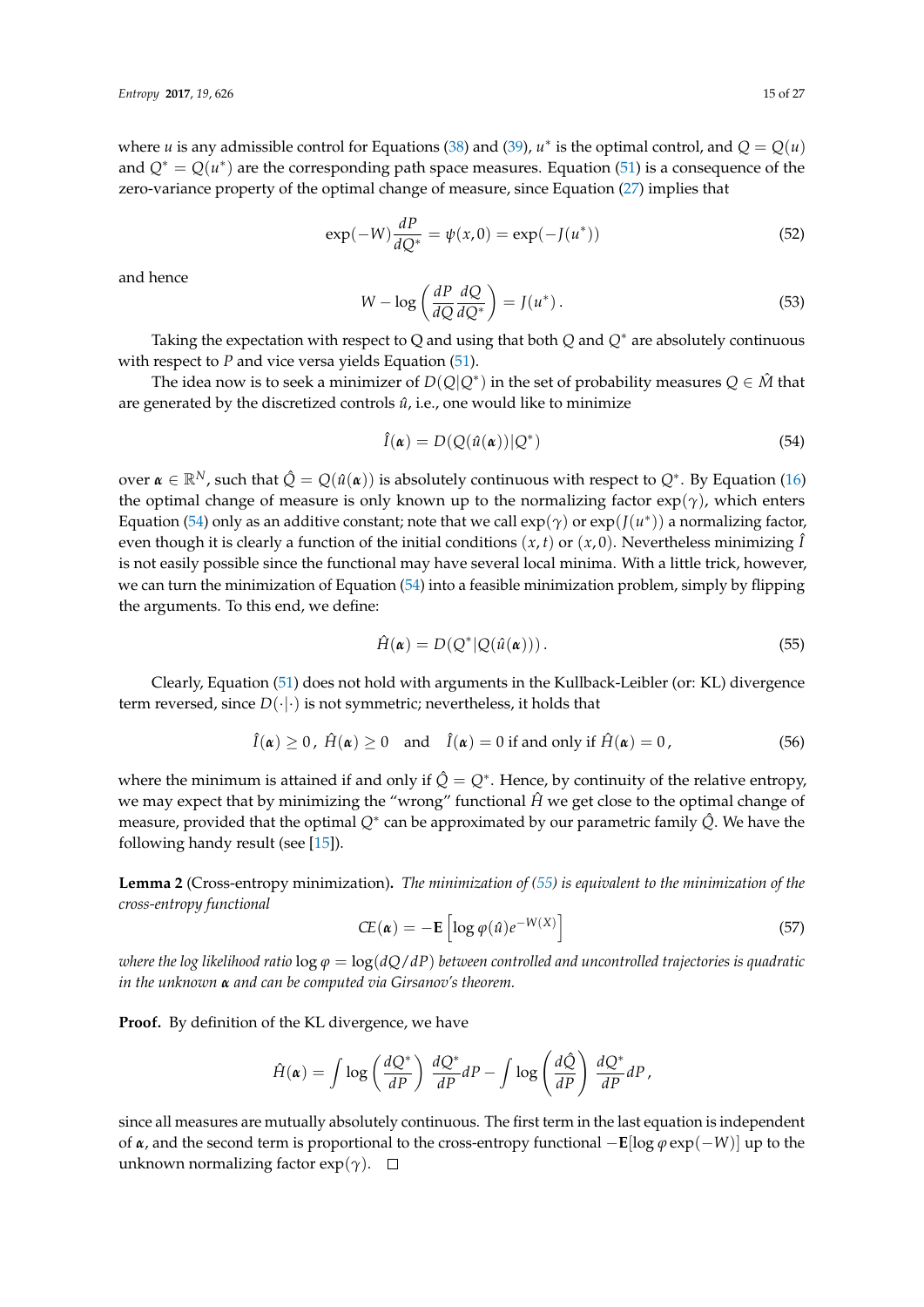*Entropy* **2017**, *19*, 626 16 of 27

The fact that the cross-entropy functional is quadratic in  $\alpha$  implies that the necessary optimality condition is of the form

<span id="page-15-1"></span>
$$
S\alpha = b \tag{58}
$$

where  $S = (S_{ij})_{1 \le i,j \le N}$  and  $b = (b_i)_{1 \le i \le N}$  are given by:

<span id="page-15-0"></span>
$$
S_{ij} = \mathbf{E} \left[ e^{-W(X)} \int_0^{\tau} (\sigma^T \nabla_x \phi_i)(X_s, s) (\sigma^T \nabla_x \phi_j)(X_s, s) ds \right]
$$
  
\n
$$
b_i = -\mathbf{E} \left[ e^{-W(X)} \int_0^{\tau} (\sigma^T \nabla_x \phi_i)(X_s, s) \cdot dB_s \right].
$$
\n(59)

Note that the average in Equation [\(59\)](#page-15-0) is over the uncontrolled realizations *X*. It is easy to see that the matrix *S* is positive definite if the basis functions  $\phi_i$  are linearly independent, which implies that Equation [\(58\)](#page-15-1) has a unique solution and our necessary condition is in fact sufficient. Nevertheless it may happen in practice that the coefficient matrix *S* is badly conditioned, in which case it may be advisable to evaluate the coefficients using importance sampling or a suitable annealing strategy; see [\[15,](#page-25-0)[29\]](#page-25-12) for further details.

A simple, iterative variant of the cross-entropy algorithm is summarized in Algorithm [2.](#page-15-2)

## <span id="page-15-2"></span>**Algorithm 2** Simple cross-entropy method

Set maximum no. of iteration  $M_{\text{axit}}$  and  $\pmb{\alpha}^{(0)} = 0$ Evaluate  $S = S^{(0)}$  and  $b = b^{(0)}$  according to [\(59\)](#page-15-0) **for**  $m = 0$  to  $M_{\text{axit}}$  **do** Solve linear system of equations  $S^{(m)}$ α $^{(m+1)} = b^{(m)}$ Evaluate  $S^{(m+1)}$  and  $b^{(m+1)}$  by importance sampling using realizations of  $X^{\alpha^{(m+1)}}$ **end for**

## *4.3. Other Monte Carlo-Based Methods*

We refrain from listing all possibilities to compute the optimal change of measure or the optimal control, and mention only two more possibilities that are functional in situations in which grid-based discretization methods (e.g., for solving the nonlinear Hamilton–Jacobi–Bellman equation) are unfeasible. The strength of the methods described below is that they can be combined with model reduction methods such as averaging, homogenization or Markov state modeling if either suitable collective variables, a reaction coordinate or some dominant metastable sets are known; see, e.g., [\[7](#page-24-6)[,15](#page-25-0)[,29](#page-25-12)[,32,](#page-25-15)[36,](#page-25-19)[37\]](#page-25-20) for the general approach and the application to molecular dynamics.

## 4.3.1. Approximate Policy Iteration

The first option is based on successive linearization of the Hamilton–Jacobi–Bellman equation of the underlying optimal control problem. The idea is the following: Given any admissible control  $u_s = c(X_s^u, s)$ , the Feynman–Kac theorem [\[23\]](#page-25-7) (Theorem 8.2.1) states that the cost functional *J*(*u*), considered as a function of the initial data  $(x, t)$  of the controlled process  $X^u = (X^u_s)_{s \ge t}$  with  $X^u_t = x$ , solves a linear boundary value problem of the form

<span id="page-15-3"></span>
$$
\mathcal{A}(c)\Theta(c) = \ell(x,c),\tag{60}
$$

where  $A(c)$  is a linear differential operator that depends on the chosen control policy and which precise form (e.g., parabolic, elliptic or hypoelliptic) depends on the problem at hand. Clearly,  $\gamma(x,t) = \min_c \Theta(c; x, t)$  is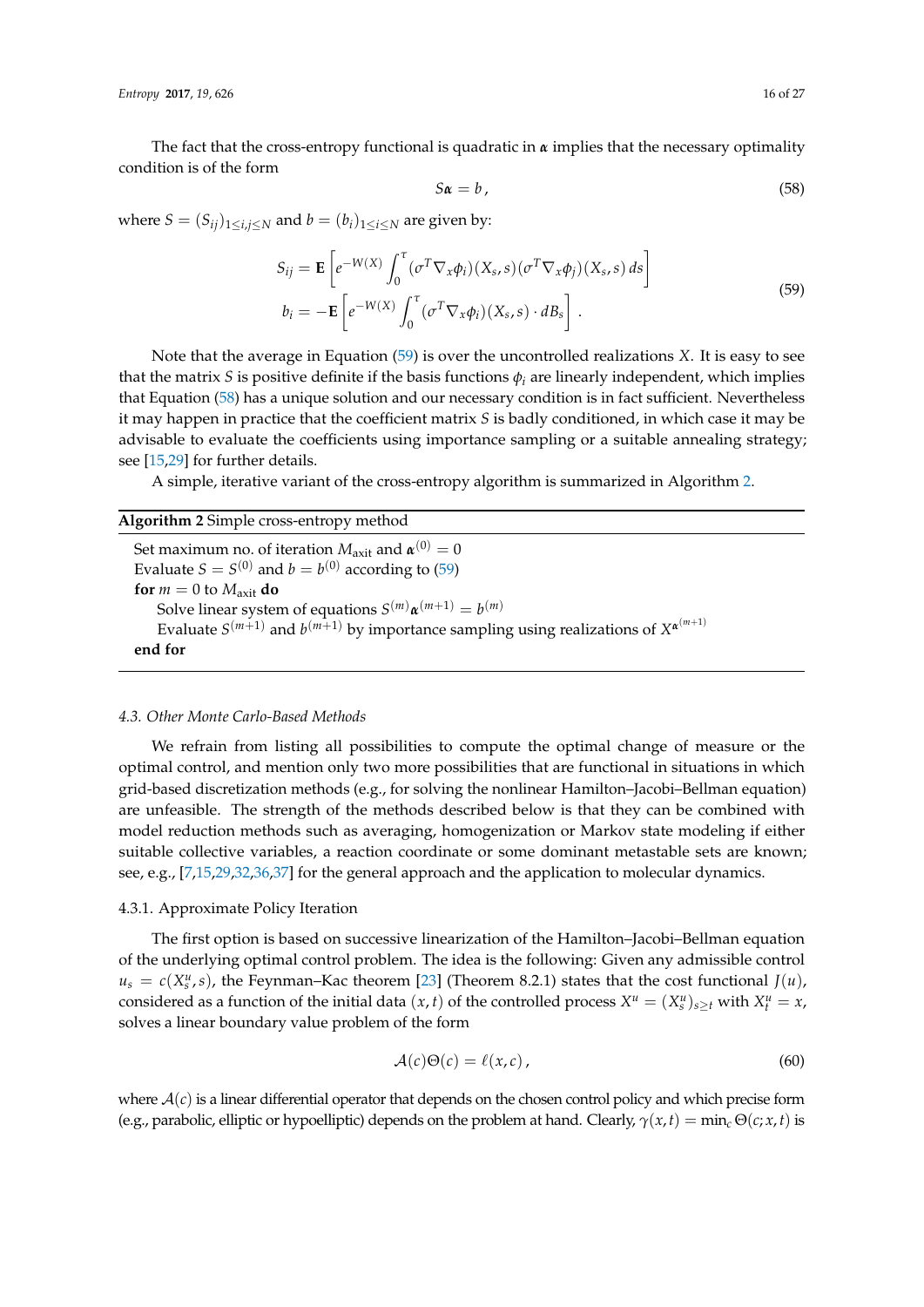the value function (or free energy), i.e., the solution we seek. For an arbitrary initial choice of a control policy  $c_0 \neq c^*$  we have  $\gamma < \Theta(c_0)$ , and a successive improvement of the policy can be obtained by iterating

<span id="page-16-1"></span>
$$
c_{n+1}(x,s) = -\sigma(x,s)^T \nabla_x \Theta(c_n; x,t), \quad n \ge 0.
$$
 (61)

Under suitable assumptions on the drift and diffusion coefficients, iteration of Equations [\(60\)](#page-15-3) and [\(61\)](#page-16-1) yields a convergent series of control policies *c<sup>n</sup>* that converges to the unique optimal control, hence the name of the method is policy iteration. Clearly, solving the linear partial differential Equation [\(60\)](#page-15-3) by any grid-based method will be unfeasible if the state space dimension is larger than, say, three or four. In this case, it is possible to approximate the infinitesimal generators  $A(c)$  by a sparse and grid-free Markov State Model (MSM) that captures the underlying dynamics  $X^u=X^{u(c)}$ ; see, e.g., [\[36\]](#page-25-19) for the error analysis of the corresponding nonequilibrium MSM and an application to molecular dynamics. In this case, one speaks of an approximate policy iteration. For further details on approximate policy iteration algorithms we refer to the article [\[38\]](#page-25-21) and the references therein.

## 4.3.2. Least-Squares Monte Carlo

If  $\tau = T$  is a finite stopping time, another alternative is to exploit that the value function of the control problem Equations [\(38\)](#page-10-4) and [\(39\)](#page-11-0) can be computed as the solution to a forward-backward stochastic differential equation (FBSDE) of the form

<span id="page-16-2"></span>
$$
dX_s = b(X_s, s)ds + \sigma(X_s)dB_s, \ X_t = x
$$
  
\n
$$
dY_s = -f(X_s, s)ds + \frac{1}{2}|Z_s|^2 + Z_s \cdot dB_s, \ Y_T = g(X_T),
$$
\n(62)

where  $t \le s \le T$  and the second equation must be interpreted as an equation that runs backwards in time. A solution of the FBSDE [\(62\)](#page-16-2) is a triplet  $(X_s, Y_s, Z_s)$ , with the property that  $Y_{s'}$  and  $Z_{s'}$  at time  $s' \in [t, T]$  depend only on the history of the forward process  $(X_s)_{t \le s \le s'}$  up to time *s*'. In particular, since  $X_t = x$ , the backward process  $Y_t$  is a deterministic function of the initial data  $(x, t)$  only, and it holds that (e.g., [\[39\]](#page-25-22))

$$
\gamma(x,t) = Y_t. \tag{63}
$$

The specific structure of the control problem Equations [\(38\)](#page-10-4) and [\(39\)](#page-11-0) implies that the forward equation is decoupled from the backward equation and that the backward process (*Y<sup>s</sup>* , *Zs*) can be expressed by

$$
Y_s = \gamma(X_s, s), \quad Z_s = -\sigma(X_s)^T \nabla_x \gamma(X_s, s),
$$

where *X<sup>s</sup>* is the uncontrolled forward process. Since we can simulate the forward process and we know the functional dependence of (*Y<sup>s</sup>* , *Zs*) on *X<sup>s</sup>* , the idea here is again to use the representation Equation [\(42\)](#page-11-1) of  $\gamma$  in terms of a finite basis. It turns out that the coefficient vector  $\alpha \in \mathbb{R}^N$  can be computed by solving a least-squares problem in every time step of the time-discretized backward SDE, which is why methods for solving an FBSDE like Equation [\(62\)](#page-16-2) are termed least squares Monte Carlo; for the general approach we refer to [\[40](#page-25-23)[,41\]](#page-25-24); details for the situation at hand will be addressed in a forthcoming paper [\[42\]](#page-26-0).

## <span id="page-16-0"></span>**5. Illustrative Examples**

From a measure-theoretic viewpoint, changing the drift of an SDE (also known as *Girsanov transformation*) is an exponential tilting of a Gaussian measure on an infinite-dimensional space. Here, for illustration purposes, we consider a one-dimensional paradigm that is in the spirit of Section [2](#page-1-0) and that illustrates the basic features of Gaussian measure changes, Girsanov transformations and the cross-entropy method.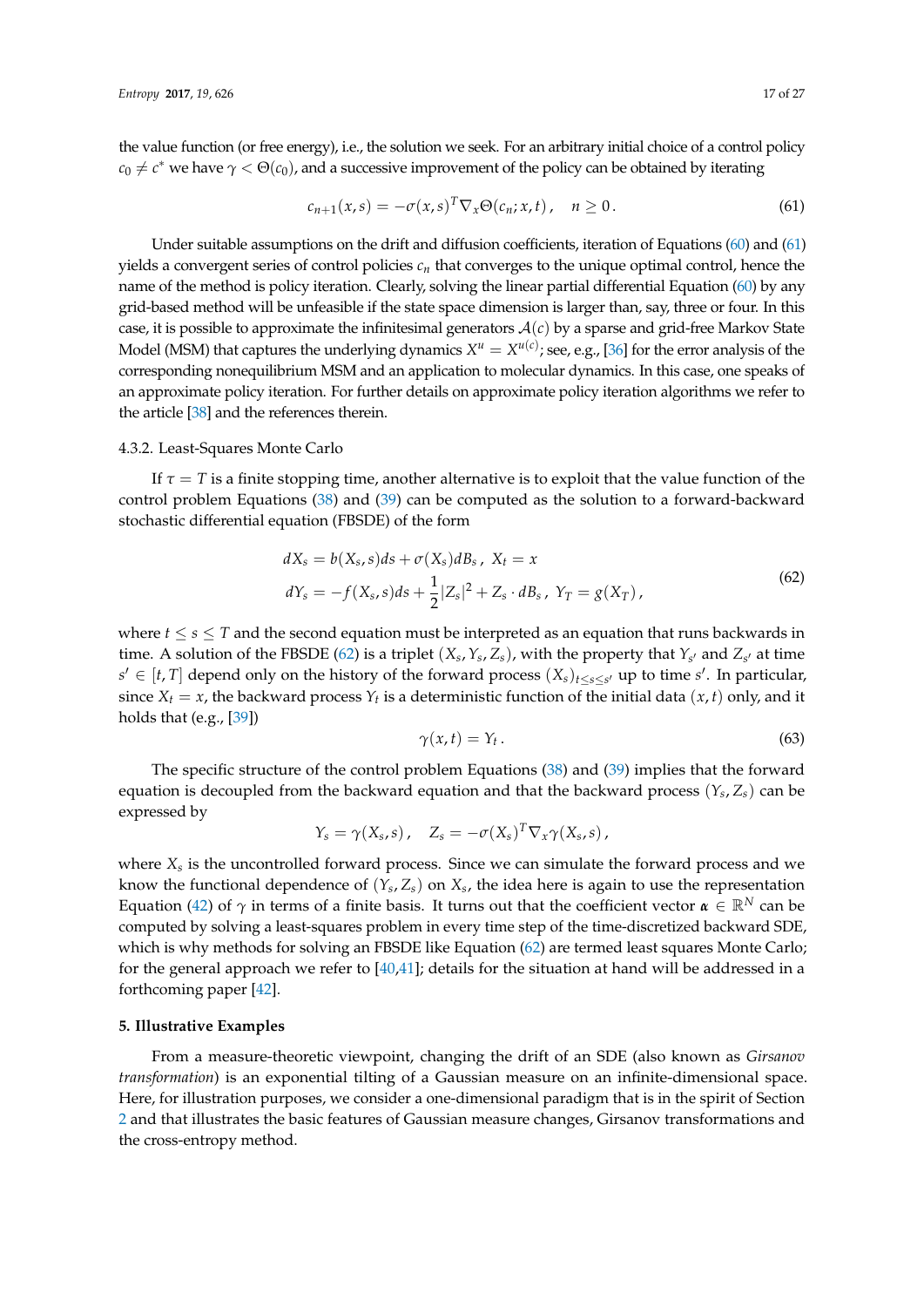To this end, let  $\pi = \mathcal{N}(0, 1)$  the density of the standard Gaussian distribution on R, and define an exponential family of "tilted" probability densities by

<span id="page-17-0"></span>
$$
\rho_{\alpha}(x) = \exp\left(\alpha x - \frac{\alpha^2}{2}\right) \pi(x). \tag{64}
$$

It can be readily checked that  $\rho_\alpha$  is the density of the normal distribution  $\mathcal{N}(\alpha, 1)$  with mean  $\alpha$  and unit variance, in other words, the exponential tilting results in a shift of the mean, which represents a change of the drift in the case of an SDE (compare Equations [\(19\)](#page-6-4) and [\(21\)](#page-7-1)).

#### *5.1. Example 1 (Moment Generating Function)*

Let  $\beta > 0$  and define

<span id="page-17-1"></span>
$$
\psi_{\beta} = \mathbf{E}_{\pi}[\exp(-\beta X)] \tag{65}
$$

By Jensen's inequality, it follows that

<span id="page-17-3"></span>
$$
-\beta^{-1}\log \mathbf{E}_{\pi}[\exp(-\beta X)] \le \mathbf{E}_{\alpha}\Big[X+\beta^{-1}\log\frac{\rho_{\alpha}}{\pi}\Big] \tag{66}
$$

where  $\mathbf{E}_{\alpha}[\cdot]$  denotes the expectation with respect to  $\rho_{\alpha}$ . A simple calculation shows that the inequality is sharp where equality is attained for  $\alpha = -\beta$ , i.e., when  $\rho_{\alpha} = \rho^*$ , with

$$
\rho^* = \mathcal{N}(-\beta, 1). \tag{67}
$$

As a consequence, the Donsker–Varadhan variational principle [\(4\)](#page-2-1) holds when the minimum is taken over the exponential family [\(64\)](#page-17-0) with sufficient statistic *X*.

We will now show that  $\rho^*$  can be computed by the cross-entropy method. To this end, let

<span id="page-17-2"></span>
$$
J(\alpha) = \mathbf{E}_{\alpha} \left[ X + \beta^{-1} \log \frac{\rho_{\alpha}}{\pi} \right].
$$
 (68)

As we have just argued, there exists a unique minimizer  $\alpha^* = -\beta$  of *J* that by Theorem [1](#page-3-1) has the zero variance property, which implies that

$$
J(\alpha) = J(\alpha^*) + \beta^{-1} D(\rho_\alpha | \rho^*).
$$
\n(69)

The associated cross-entropy functional has the form (see Section [4.2\)](#page-13-2):

$$
CE(\alpha) = -\mathbf{E}_{\pi} \left[ \log \frac{\rho_{\alpha}}{\pi} \exp(-\beta X) \right]. \tag{70}
$$

Using Equation [\(64\)](#page-17-0), it is easily seen that the cross-entropy functional is quadratic,

$$
CE(\alpha) = \mathbf{E}_{\pi} \left[ \left( \frac{\alpha^2}{2} - \alpha X \right) \exp(-\beta X) \right], \tag{71}
$$

with unique minimizer:

$$
\hat{\alpha} = \frac{\mathbf{E}_{\pi}[X \exp(-\beta X)]}{\mathbf{E}_{\pi}[\exp(-\beta X)]} = -\frac{\partial}{\partial \beta} \log \psi_{\beta},\tag{72}
$$

where the second equality follows from Equation [\(65\)](#page-17-1), using the fact that the derivative and the expectation commute because  $\pi$  is Gaussian and hence the moment-generating function  $\psi_\beta$  exists for all  $\beta \in \mathbb{R}$ . Rearranging the terms in the last equation, we obtain

$$
-\frac{\partial}{\partial \beta} \log \psi_{\beta} = \mathbf{E}_{\pi} \left[ X \exp \left( -\beta X - \frac{\beta^2}{2} \right) \right] = \mathbf{E}_{-\beta} [X] = -\beta, \tag{73}
$$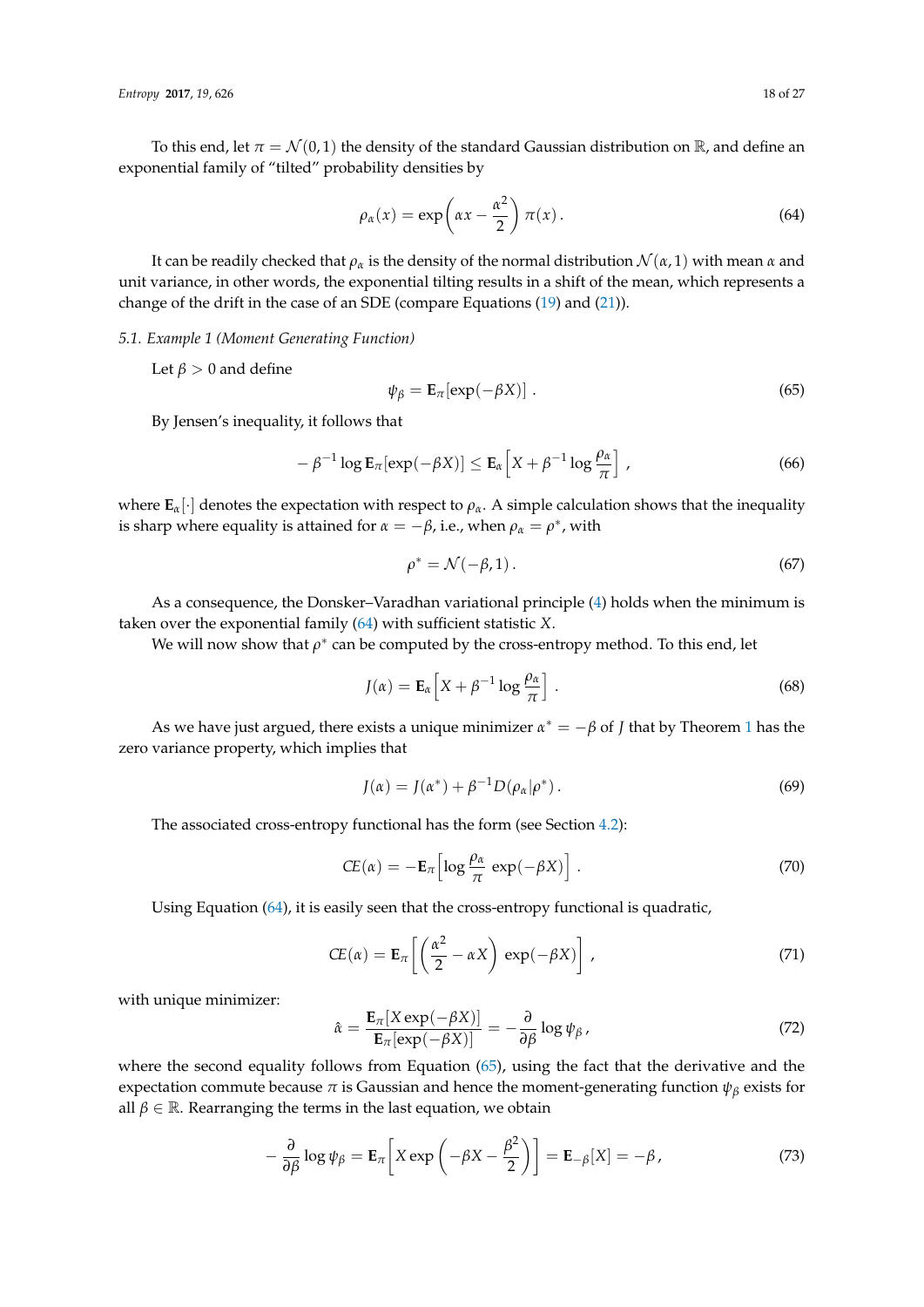showing that:

$$
\hat{\alpha}=\alpha^*=-\beta\,.
$$

The above consideration readily generalize to the multidimensional Gaussian case, and hence this simple example illustrates that the cross-entropy method yields the same result as direct minimization of the functional [\(68\)](#page-17-2)—at least in the finite-dimensional case.

#### *5.2. Example 2 (Rare Event Probabilities)*

The following example illustrates that the cross-entropy method can be used and produces meaningful results, even though the Donsker–Varadhan principle does not hold. To this end consider again the case of a real-valued random variable *X* ∼ *P* with density  $\pi = \mathcal{N}(0, 1)$  and  $W = -\log \mathbf{1}_{\{X > d\}}$ with  $d \gg 0$ . Then

$$
P(X > d) = \mathbf{E}_{\pi} \left[ \exp(-W) \right] \tag{74}
$$

is a small probability that is difficult to compute by brute-force Monte Carlo. In this case, a zero-variance change of measure exists, but it is not of the form [\(64\)](#page-17-0). As a consequence, equality in Equation [\(66\)](#page-17-3) cannot be attained within the exponential family  $\{\rho_\alpha : \alpha \in \mathbb{R}\}$  given by Equation [\(64\)](#page-17-0). Instead, the optimal density in this case would be the conditional density

<span id="page-18-1"></span>
$$
\rho^*(x) = \frac{\mathbf{1}_{\{x > d\}}}{p} \pi(x),\tag{75}
$$

where the normalization constant  $p = P(X > d)$  is of course the quantity we want to compute (cf. Section [2.1\)](#page-2-4). Note that this expression formally agrees with the optimal density [\(5\)](#page-2-2), which was derived under different assumptions though.

The idea now is to minimize the distance between  $\rho_{\alpha}$  and  $\rho^*$  in the sense of relative entropy, i.e., we seek a minimizer of the Kullback–Leibler divergence *D*(*ρ* ∗ |*ρα*) in the exponential family  $\{\rho_\alpha : \alpha \in \mathbb{R}\}.$  The associated cross-entropy functional is given by

$$
CE(\alpha) = \mathbf{E}_{\pi} \left[ \left( \frac{\alpha^2}{2} - \alpha X \right) \mathbf{1}_{\{X > d\}} \right], \tag{76}
$$

with unique minimizer

<span id="page-18-0"></span>
$$
\alpha^* = \frac{\mathbf{E}_{\pi}[X\mathbf{1}_{\{X>d\}}]}{\mathbf{E}_{\pi}[\mathbf{1}_{\{X>d\}}]} = \mathbf{E}_{\pi}[X|X > d]. \tag{77}
$$

Comparing Equations [\(77\)](#page-18-0) and [\(75\)](#page-18-1), we observe that both densities  $\rho_{\alpha^*}$  and  $\rho^* \neq \rho_{\alpha^*}$  have the same mean (namely  $\alpha^*$ ), hence the suboptimal density  $\rho_{\alpha^*}$  is concentrated around the typical values that the optimal density  $\rho^*$  would produce when samples were drawn from it.

Clearly, the optimal tilting parameter [\(77\)](#page-18-0) is probably as difficult to compute by brute-force Monte Carlo as the probability  $p = P(X > d)$  since  $\{X > d\}$  is a rare event when  $d \gg 0$  is far away from the mean. The strength of both gradient descent and cross-entropy method is, however, that the optimal tilting parameter can be computed iteratively. This is illustrated numerically in Figure [1](#page-19-2) for the choice  $d = 5$ , where we use Algorithm [1](#page-13-0) with a constant stepsize and Algorithm [2](#page-15-2) as specified. In each iteration  $m$  we draw a sample of size  $N=10^8$  from the density  $\rho^{\alpha^{(m)}}$ , and estimate the mean,

$$
\hat{p} = \frac{1}{N} \sum_{i=1}^{N} \mathbf{1}_{\{X_i > d\}} \frac{\pi}{\rho^{\alpha^{(m)}}}(X_i)
$$

and the sample variance in each sample. The latter is proportional to the normalized variance  $K \text{Var}(\hat{p})$ of an estimator that has been estimated *K* times.

For this (admittedly simple) example both gradient descent and cross-entropy method converge well and lead to a drastic reduction of the normalized relative error  $\delta = \sqrt{\text{Var}(\hat{p})/\hat{p}}$  of the estimator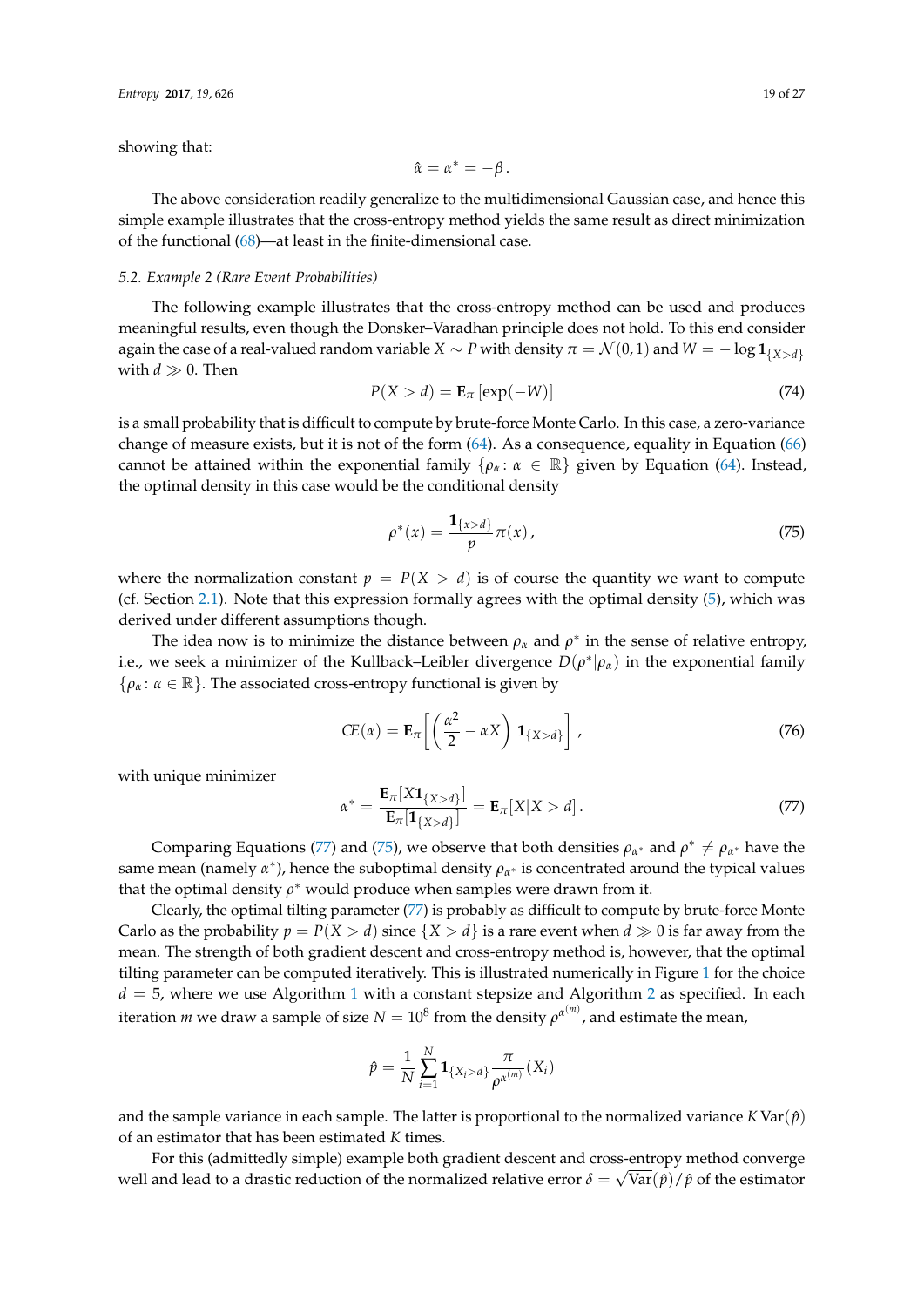by a factor of about 1000, from about 2000 without importance sampling to about *δ* ≈ 2.38 under (suboptimal) importance sampling with exponential tilting, indicating that both methods can handle situations in which the optimal (i.e.,  $\delta = 0$ ) change of measure is not available within the set of trial densities.

<span id="page-19-2"></span>

**Figure 1.** Comparison of the cross-entropy (green) and the gradient descent method (blue) for a rare event with probability  $p \approx 2.867 \times 10^{-7}$  for fixed sample size  $N = 10^8$ . Both algorithms quickly converge to the optimal tilting parameter  $\alpha^* \approx 5.187$  for the family  $\mathcal{N}(\alpha, 1)$  of importance sampling distributions (left panel) and lead to a drastic reduction of the normalized relative error by a factor of 1000, from about 2000 to 2.38 after few iterations (right panel).

## <span id="page-19-0"></span>**6. Conclusions**

We have presented a method for constructing minimum-variance importance sampling estimators. The method is based on a variational characterization of the thermodynamic free energy and essentially replaces a Monte Carlo sampling problem by a stochastic approximation problem for the optimal importance sampling density. For path sampling, the stochastic approximation problem boils down to a Markov control problem, which again can be solved by stochastic optimization techniques. We have proved that for a large class of path sampling problems that are relevant in, e.g., molecular dynamics or rare events simulation, the (unique) solution to the optimal control problem can yield zero-variance importance sampling schemes.

The computational gain when replacing the sampling problem by a variational principle is, besides improved convergence due to the variance reduction and often a higher hitting rate of the relevant events, due to the fact that the variational problem can be solved iteratively, which makes it amenable to multilevel approaches. The cross-entropy method as an example of such an approach has been presented in some detail. A substantial difficulty still is a clever choice of basis functions that is highly problem-specific, and hence, future research should address non-parametric approaches, as well as model reduction methods in combination with the stochastic optimization/approximation tools that can be used to solve the underlying variational problems.

**Acknowledgments:** This work was funded by the Einstein Center for Mathematics (ECMath) and by the Deutsche Forschungsgemeinschaft (DFG) under Frant DFG-SFB 1114 "Scaling Cascades in Complex Systems".

**Author Contributions:** C.H. and W.Z. conceived and designed the research; L.R. performed the numerical experiments; C.H. and C.S. wrote the paper.

**Conflicts of Interest:** The authors declare no conflict of interest.

## <span id="page-19-1"></span>**Appendix A. Yet Another Certainty Equivalence**

A similar variational characterization of expected values as in Equation [\(4\)](#page-2-1), based on convexity arguments and Jensen's inequality, can be formulated for non-negative random variables  $W = W(X) \geq 0$ .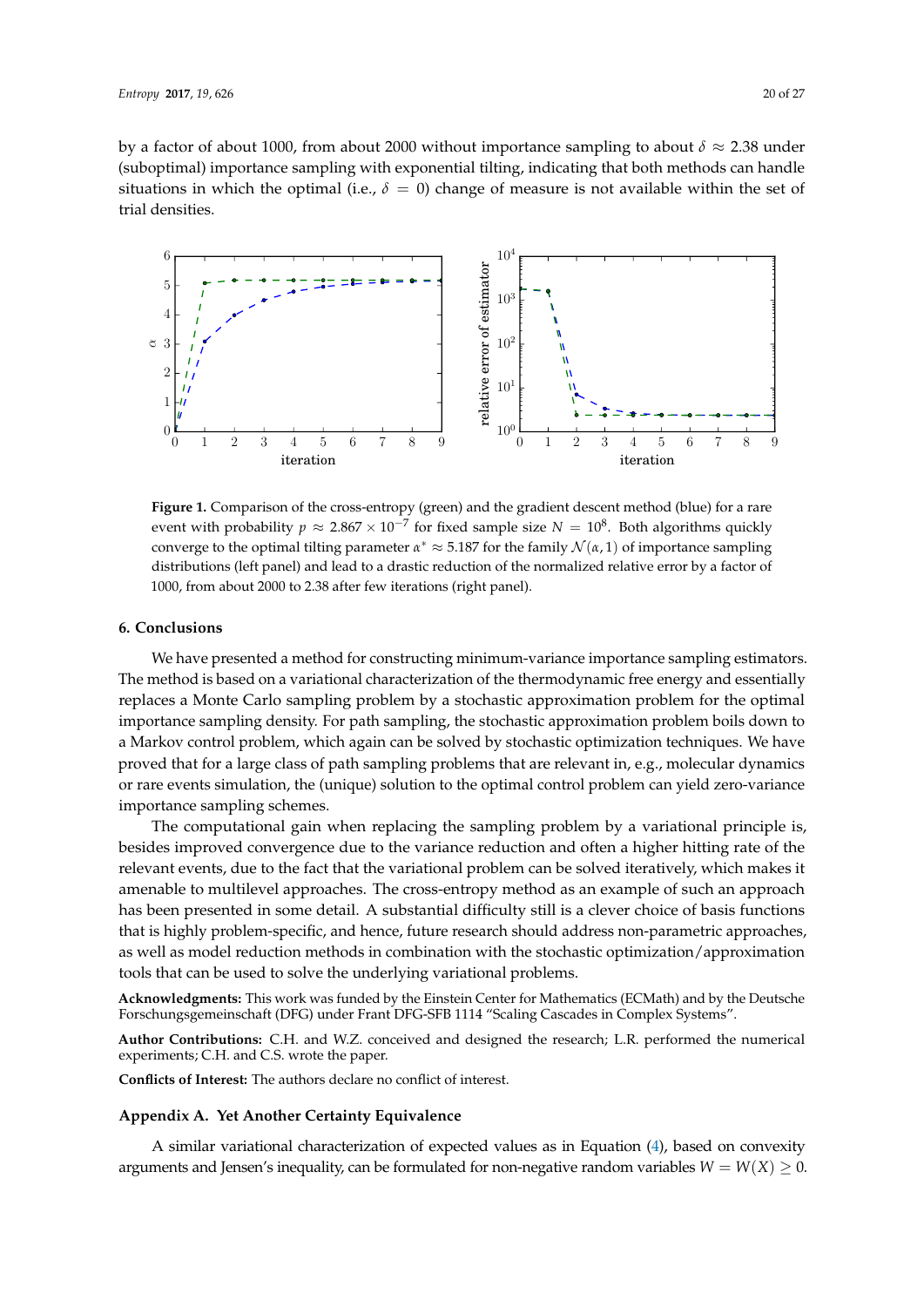For simplicity and as in Section [2.1,](#page-2-4) we assume *W* to be bounded and measurable and  $\pi > 0$ . Then, for all  $p \in [1, \infty)$ , it holds that

<span id="page-20-1"></span>
$$
\left(\mathbf{E}_{\pi}\left[W^{p}\right]\right)^{1/p} = \max_{\eta \geq 0} \mathbf{E}_{\eta} \left[W\left(\frac{\eta}{\pi}\right)^{-1/p}\right],\tag{A1}
$$

where  $\eta$  is any non-negative probability density. If we exclude the somewhat pathological case  $W \equiv 0$ a.s., it follows that  $\mathbf{E}_{\pi}[W^p] > 0$  and the supremum is attained for

<span id="page-20-2"></span>
$$
\eta^* = \frac{W^p}{\mathbf{E}_{\pi}[W^p]} \pi.
$$
 (A2)

The proof is along the lines of the proof of the Donsker–Varadhan principle Equation [\(4\)](#page-2-1). Indeed, applying Jensen's inequality and noting that *η*/*π* is non-zero *η*-a.s. it readily follows that

$$
\left(\mathbf{E}_{\pi}\left[W^{p}\right]\right)^{1/p} \geq \mathbf{E}_{\eta}\left[W\left(\frac{\eta}{\pi}\right)^{-1/p}\right],
$$

and it is easy to verify that the supremum in Equation [\(A1\)](#page-20-1) is attained at  $\eta = \eta^*$  given by Equation [\(A2\)](#page-20-2).

Similar as in Section [2.1,](#page-2-4) the above discussions can be applied to study the importance sampling schemes for the *p*-th moment of random variable *W*. We have:

<span id="page-20-3"></span>**Theorem A1** (Optimal importance sampling, cont'd). Let  $p > 1$  and  $\eta^*$  be defined in Equation [\(A2\)](#page-20-2). *Then the random variable Y* =  $W^p(\eta^*/\pi)^{-1}$  *has zero variance under*  $\eta^*$ *, and we have:* 

$$
Y = \mathbf{E}_{\pi}[W^p], \quad \eta^* \text{-} a.s.
$$

Again, Theorem [A1](#page-20-3) implies that drawing random variable *X* from *η* <sup>∗</sup> and then estimating the reweighted expectation  $\mathbf{E}_{\eta^*}[Y]$  provides a zero variance estimator for the quantity  $\mathbf{E}_{\pi}[W^p]$ .

**Remark A1.** When  $0 < p \le 1$  the function  $f(u) = u^p$  is concave for  $u \ge 0$  and the variational principle [\(A1\)](#page-20-1) *needs to be modified as (see [\[4\]](#page-24-3))*

$$
\left(\mathbf{E}_{\pi}\left[W^{p}\right]\right)^{1/p} = \min_{\eta \geq 0} \mathbf{E}_{\eta} \left[W\left(\frac{\eta}{\pi}\right)^{-1/p}\right],\tag{A3}
$$

*where the minimizer η* ∗ *is given by Equation [\(A2\)](#page-20-2). If W* > 0 *a.s., then η* ∗ *belongs to the exponential family with sufficient statistic*  $S(X) = p \log W(X)$  *and reference density*  $\pi$ *.* 

#### <span id="page-20-0"></span>**Appendix B. Ratio Estimators**

We shall briefly discuss the properties of the self-normalized importance sampling estimator [\(7\)](#page-4-2) that is based on estimating a ratio of expected values

$$
q_N = \frac{1}{N} \sum_{i=1}^{N} Q_i, \quad p_N = \frac{1}{N} \sum_{i=1}^{N} P_i
$$

where *Q<sup>i</sup>* and *P<sup>i</sup>* are i.i.d. random variables living on a joint probability space and having finite  $\sigma$  *v*ariances  $\sigma_Q^2$  and  $\sigma_P^2$  and covariance  $\sigma_{QP}$ . Further assume that  $q = \mathbf{E}[Q_1] \neq 0$ , then, by the strong law of large numbers, the ratio  $p_N/q_N$  converges a.s. to  $p/q$  where  $p = \mathbf{E}[P_1]$ .

## *Appendix B.1. The Delta Method*

We can apply the delta method (e.g.,  $[20]$  (Section 4.1)) to analyze the behavior of the ratio estimator in more detail. Roughly speaking, the delta method says that for a sum  $S_N = X_1 + ... + X_N$ ,  $N \in \mathbb{N}$  of square-integrable, i.i.d. random variables  $X_k$  with mean  $\mu \in \mathbb{R}^n$ , covariance matrix  $\Sigma \in \mathbb{R}^{n \times n}$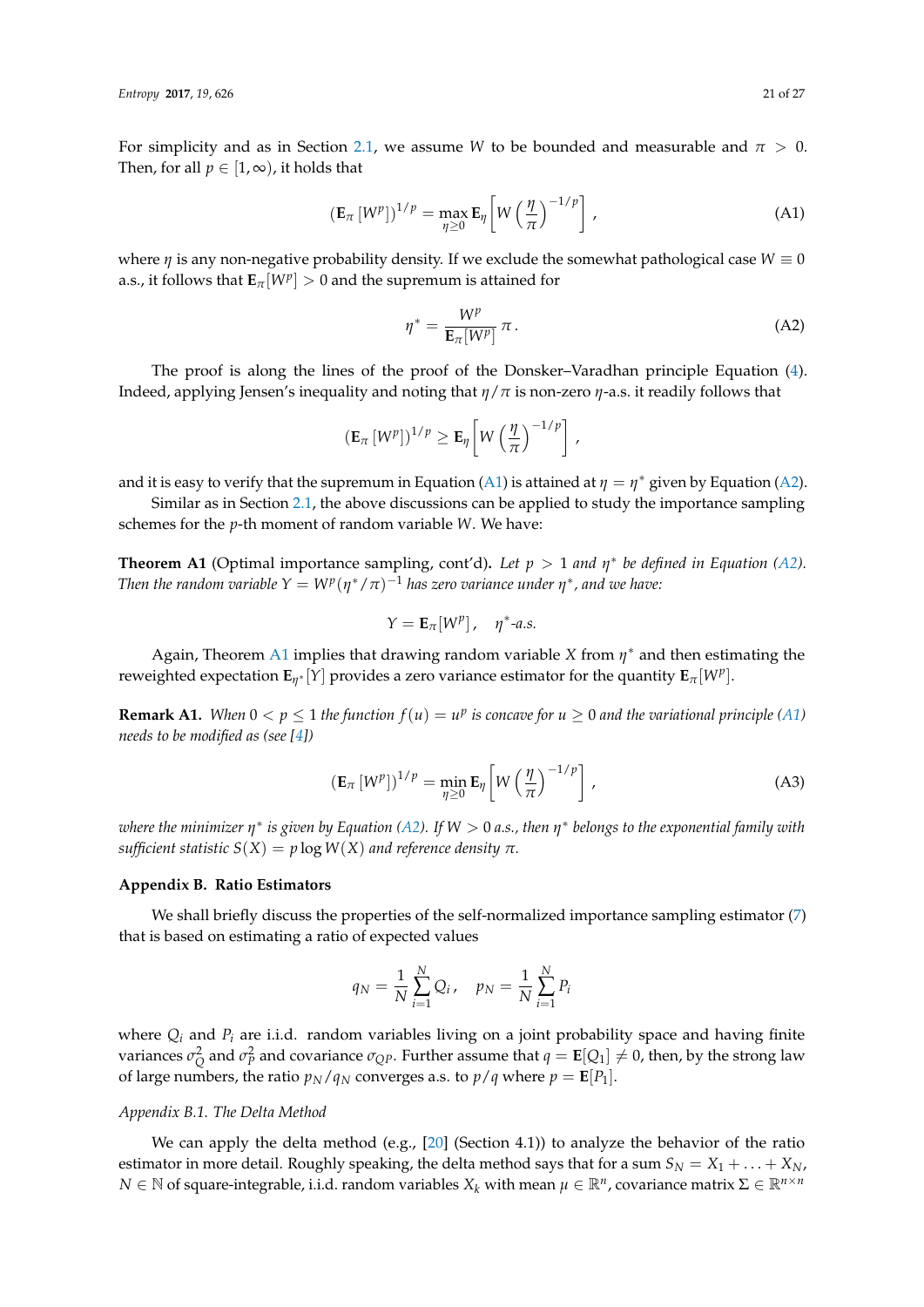and a sufficiently smooth function  $\phi: \mathbb{R}^n \to \mathbb{R}$  which can be Taylor expanded about  $\mu$ , the central limit theorem applies. Specifically, using mean value theorem, it is easily seen that

$$
\phi(S_N/N) - \phi(\mu) = \nabla \phi(\zeta_N)(S_N/N - \mu)
$$

for some  $\zeta_N \in \mathbb{R}^n$  lying component-wise in the half open interval between  $S_N/N$  and  $\mu$ . By the continuity of  $\nabla \phi$  at  $\mu$ , the fact that  $S_N/N \to \mu$  a.s. as  $N \to \infty$  and that  $\sqrt{N}(S_N/N - \mu)$  is approximately Gaussian with mean zero and covariance  $Σ$ , we have

$$
\sqrt{N} \left( \phi(S_N/N) - \phi(\mu) \right) \stackrel{\mathcal{L}}{\rightarrow} \mathcal{N} \left( 0, \nabla \phi(\mu)^T \Sigma \nabla \phi(\mu) \right), \quad N \rightarrow \infty,
$$

where " $\stackrel{\mathcal{L}}{\rightarrow}$ " denotes convergence in law (or: convergence in distribution), and  $\mathcal{N}(m, C)$  denotes a Gaussian distribution with mean *m* and covariance *C*.

## *Appendix B.2. Asymptotic Properties of Ratio Estimators*

Applying the delta method to the function  $\phi \colon \mathbb{R}^2 \to \mathbb{R}$ ,  $(u, v) \mapsto u/v$ , and assuming that  $|v|$ is bounded away from zero, we find that the ratio estimator satisfies a central limit theorem too. Specifically, assuming that  $q \neq 0$  so that  $|q_N|$  is asymptotically bounded away from zero, the delta method yields

$$
\sqrt{N}\left(\frac{p_N}{q_N}-\frac{p}{q}\right)\ \stackrel{\mathcal{L}}{\rightarrow}\ \mathcal{N}\left(0,\sigma^2\right)\ ,
$$

with variance

$$
\sigma^2 = \frac{\text{Var}\left(P_1 - \frac{p}{q}Q_1\right)}{q^2}.
$$

In particular, the estimator is asymptotically unbiased.

## <span id="page-21-0"></span>**Appendix C. Finite-Dimensional Change of Measure Formula**

We will explain the basic idea behind Girsanov's theorem and the change of measure Formula [\(21\)](#page-7-1). To keep the presentation easily accessible, we present only a vanilla version of the theorem based on finite-dimensional Gaussian measures, partly following an idea in [\[43\]](#page-26-1).

## *Appendix C.1. Gaussian Change of Measure*

Let *P* be a probability measure on a measurable space  $(\Omega, \mathcal{E})$ , on which an *m*-dimensional random variable  $B: \Omega \to \mathbb{R}^m$  is defined. Further suppose that *B* has standard Gaussian distribution  $P_B = P \circ B^{-1}$ . Given a (deterministic) vector  $b \in \mathbb{R}^n$  and a matrix  $\sigma \in \mathbb{R}^{n \times m}$ , we define a new random variable *X* :  $\Omega \to \mathbb{R}^n$  by

<span id="page-21-1"></span>
$$
X(\omega) = b + \sigma B(\omega). \tag{A4}
$$

The similarity to the SDE [\(11\)](#page-5-1) is no coincidence. Since *B* is Gaussian, so is *X*, with mean *b* and covariance  $C = \sigma \sigma^T$ . Now, let  $u \in \mathbb{R}^n$  and define the shifted Gaussian random variable

$$
B^u(\omega)=B(\omega)-u,
$$

and consider the alternative representation

$$
X(\omega) = b^u + \sigma B^u(\omega) \tag{A5}
$$

of *X* that is equivalent to Equation [\(A4\)](#page-21-1) if and only if

 $\sigma u = b^u - b$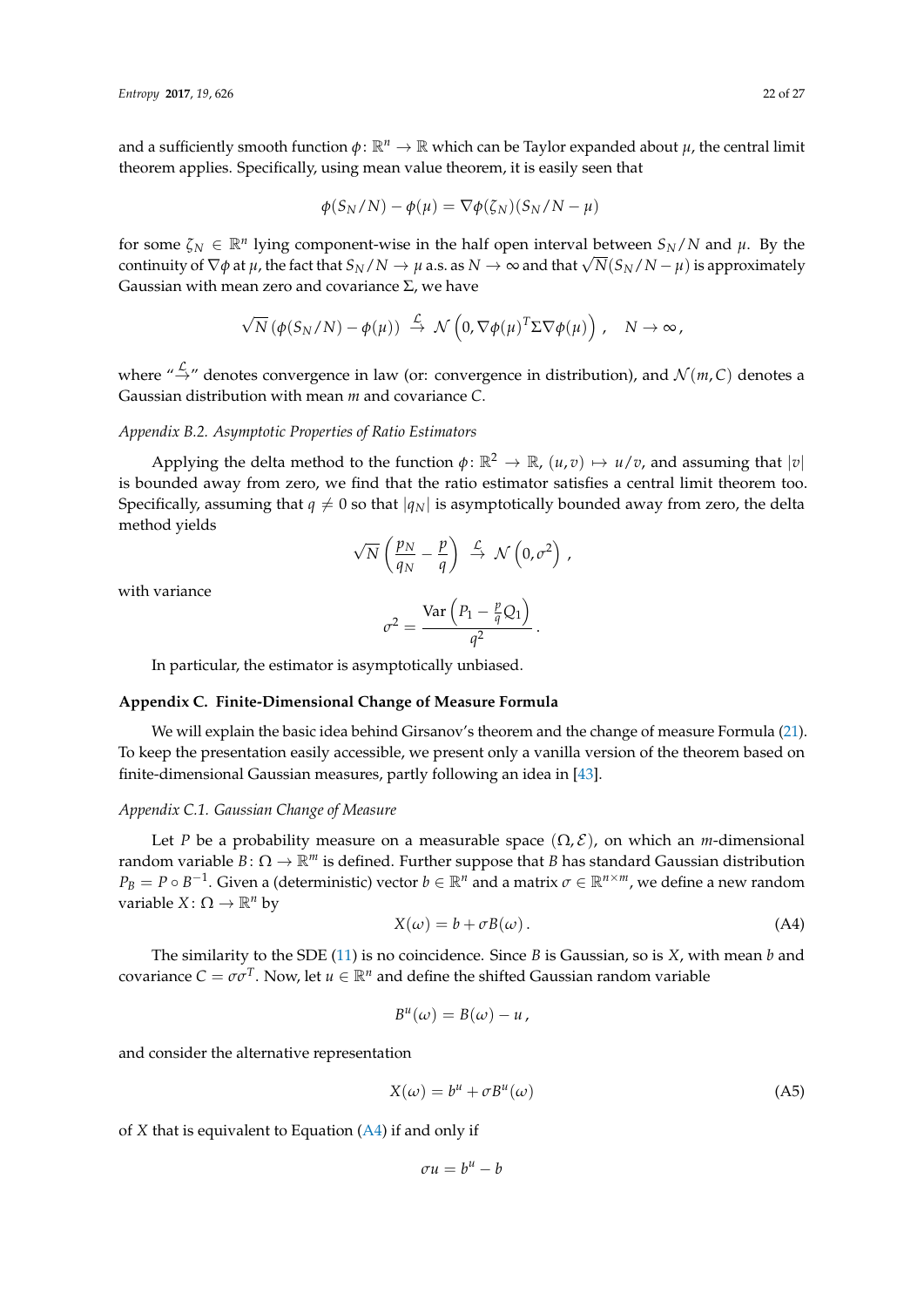has a solution (that may not be unique though). Following the line of Section [3.1,](#page-5-5) we seek a probability measure  $Q \ll P$  such that  $B^u$  is standard Gaussian under  $Q$ , and we claim that such a  $Q$  should have the property:

$$
\frac{dQ}{dP}(\omega) = \exp\left(u \cdot B(\omega) - \frac{1}{2}|u|^2\right) \tag{A6}
$$

or, equivalently,

$$
\frac{dQ}{dP}(\omega) = \exp\left(u \cdot B^u(\omega) + \frac{1}{2}|u|^2\right),\tag{A7}
$$

in accordance with Equations [\(19\)](#page-6-4)–[\(21\)](#page-7-1). To show that  $B^u$  is indeed standard Gaussian under the above defined measure *Q*, it is sufficient to check that for any measurable (Borel) set  $A \subset \mathbb{R}^m$ , the probability  $Q(B^u \in A)$  is given by the integral against the standard Gaussian density:

$$
Q(B^u \in A) = \frac{1}{(2\pi)^{m/2}} \int_A \exp\left(-\frac{|x|^2}{2}\right) dx.
$$

Indeed, since *B* is standard Gaussian under *P*, it follows that:

$$
Q(B^{u} \in A) = \int_{\{\omega : B^{u}(\omega) \in A\}} \exp\left(u \cdot B(\omega) - \frac{1}{2}|u|^{2}\right) dP(\omega)
$$
  
= 
$$
\int_{\{\omega : B(\omega) - u \in A\}} \exp\left(u \cdot B(\omega) - \frac{1}{2}|u|^{2}\right) dP(\omega)
$$
  
= 
$$
\frac{1}{(2\pi)^{m/2}} \int_{\{x : x - u \in A\}} \exp\left(u \cdot x - \frac{1}{2}|u|^{2} - \frac{1}{2}|x|^{2}\right) dx
$$
  
= 
$$
\frac{1}{(2\pi)^{m/2}} \int_{\{x : x - u \in A\}} \exp\left(-\frac{|x - u|^{2}}{2}\right) dx
$$
  
= 
$$
\frac{1}{(2\pi)^{m/2}} \int_{A} \exp\left(-\frac{|y|^{2}}{2}\right) dy,
$$

showing that  $B^u$  has a standard Gaussian distribution under Q.

*Appendix C.2. Reweighting*

Clearly, by the definition of *Q*, it holds that:

<span id="page-22-0"></span>
$$
\mathbf{E}[f(X)] = \mathbf{E}_{Q} \left[ f(X) \exp \left( -u \cdot B^{u}(\omega) - \frac{1}{2} |u|^{2} \right) \right]
$$
(A8)

for any bounded and measurable function  $f: \mathbb{R}^n \to \mathbb{R}$ , where  $\mathbf{E}[\cdot] = \mathbf{E}_P[\cdot]$  denotes the expectation with respect to the reference measure *P*. Now, let

$$
X^u(\omega) = b^u + \sigma B(\omega).
$$

Since the distribution of the pair  $(X^u, B)$  under *P* is the same as the distribution of the pair  $(X, B^u)$ with  $X = b^{\mu} + \sigma B^{\mu}$  under *Q*, the reweighting identity Equation [\(A8\)](#page-22-0) entails that

<span id="page-22-1"></span>
$$
\mathbf{E}[f(X)] = \mathbf{E}\left[f(X^u)\exp\left(-u \cdot B(\omega) - \frac{1}{2}|u|^2\right)\right],
$$
 (A9)

with  $E[B] = 0$ . Equation [\(A9\)](#page-22-1) is the finite dimensional analogue of the reweighting identity that has been used to convert the Donsker–Varadhan Formula [\(14\)](#page-5-4) into its final form [\(22\)](#page-7-3).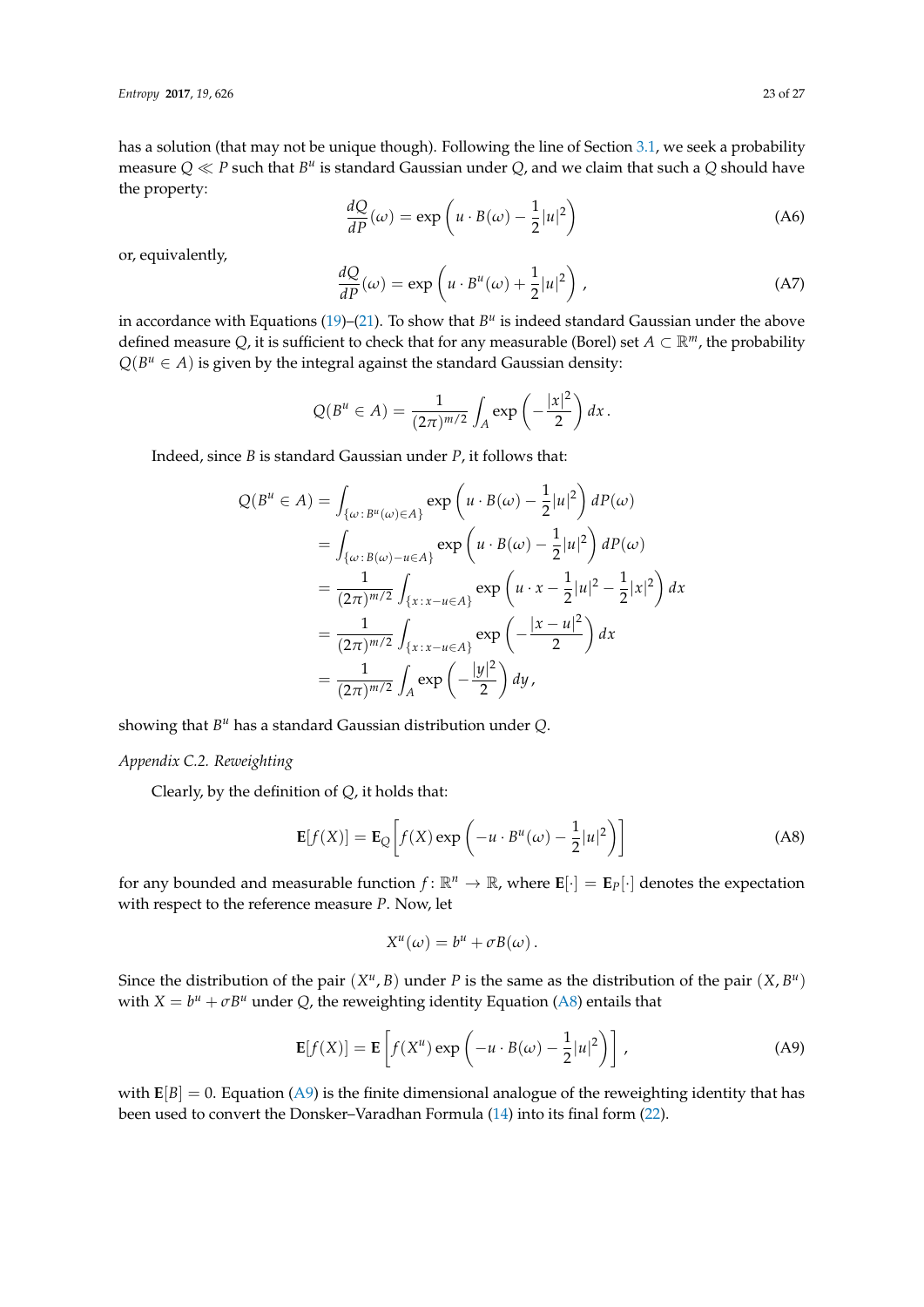**Remark A2.** *If σ*(·) *in the SDE [\(18\)](#page-6-2) is square and invertible, then an alternative derivation of Girsanov's theorem and Equation [\(21\)](#page-7-1) can be based on the Euler-Maruyama discretization of the SDE and a change of measure for the corresponding Markov chain.*

#### <span id="page-23-0"></span>**Appendix D. Proof of Theorem [2](#page-8-0)**

The proof is based on the Feynman–Kac formula and Itô's lemma. Here, we give only a sketch of the proof and leave aside all technical details regarding the regularity of solutions of partial differential equations, for which we refer to [\[8\]](#page-24-7) (Section VI.5). Recall the definition

$$
\Psi(x,t) = \mathbf{E}_P \bigg[ exp \left( - \int_t^{\tau} f(X_s) ds - g(X_{\tau}) \right) \bigg| X_t = x \bigg] .
$$

By the Feynman–Kac formula, function Ψ solves the parabolic boundary value problem

<span id="page-23-1"></span>
$$
(\mathcal{A} - f)\Psi = 0, \quad \text{for } (x, t) \in O \times [0, T),
$$
  
 
$$
\Psi = \exp(-g), \quad \text{for } (x, t) \in D^{+}
$$
 (A10)

on the domain  $D = O \times [0, T)$  where  $D^+ = (\partial O \times [0, T)) \cup (O \times \{T\})$  denotes the terminal set of the augmented (control-free) process (*X<sup>t</sup>* , *t*) and

$$
\mathcal{A} = \frac{\partial}{\partial t} + \frac{1}{2}\sigma\sigma^T\colon \nabla_x^2 + b\cdot\nabla_x
$$

is its infinitesimal generator under the probability measure *P*.

By construction, the stopping time  $\tau$  is bounded, and we assume that  $\Psi$  is of class  $C^{2,1}$  on  $D$ , and continuous and uniformly bounded away from zero on the closure  $\overline{D}$ . Now, let us define the process

$$
\zeta_s^u = -\log \Psi(X_s^u, s),
$$

with  $X_s^u$  given by Equation [\(18\)](#page-6-2). Then, using Itô's lemma (e.g., [\[23\]](#page-25-7) (Theorem 4.2.1)) and introducing the shorthands

$$
\Psi_s^u = \Psi(X_s^u, s), b_s^u = b(X_s^u, s), \sigma_s^u = \sigma(X_s^u),
$$

we see that  $(\zeta_s^u)_{0 \le s < \tau}$  satisfies the SDE

$$
d\zeta_s^u = -\frac{\partial}{\partial t} \log \Psi_s^u ds - \nabla_x \log \Psi_s^u \cdot (b_s^u + \sigma_s^u u_s) ds
$$
  
\n
$$
- \frac{1}{2} \sigma_s^u (\sigma_s^u)^T : \nabla_x^2 (\log \Psi_s^u) ds - ((\sigma_s^u)^T \nabla_x \log \Psi_s^u) \cdot dB_s^u
$$
  
\n
$$
= -\left[ \frac{\mathcal{A} \Psi_s^u}{\Psi_s^u} + ((\sigma_s^u)^T \frac{\nabla_x \Psi_s^u}{\Psi_s^u}) \cdot u_s - \frac{1}{2} \frac{[(\sigma_s^u)^T \nabla_x \Psi_s^u]^2}{(\Psi_s^u)^2} \right] ds - ((\sigma_s^u)^T \frac{\nabla_x \Psi_s^u}{\Psi_s^u}) \cdot dB_s^u
$$
  
\n
$$
= -\left[ f(X_s^u, s) + ((\sigma_s^u)^T \frac{\nabla_x \Psi_s^u}{\Psi_s^u}) \cdot u_s - \frac{1}{2} \frac{[(\sigma_s^u)^T \nabla_x \Psi_s^u]^2}{(\Psi_s^u)^2} \right] ds - ((\sigma_s^u)^T \frac{\nabla_x \Psi_s^u}{\Psi_s^u}) \cdot dB_s^u.
$$

In the last equation, we have used that the first equality in Equation [\(A10\)](#page-23-1) holds in the interior of the bounded domain *D*, i.e., for  $s < \tau$ . Choosing  $u_s = u_s^*$  for  $0 \le s < \tau$  to be the optimal control

$$
u_s^* = \sigma(X_s^{u^*}, s)^T \nabla_x \log \Psi(X_s^{u^*}, s),
$$

as in Equation [\(26\)](#page-8-1), the last equation can be recast as

$$
d\zeta_s^{u^*} = -\left(f(X_s^{u^*}, s) + \frac{1}{2}|u_s^*|^2\right)ds - u_s^*\cdot dB_s^{u^*}.
$$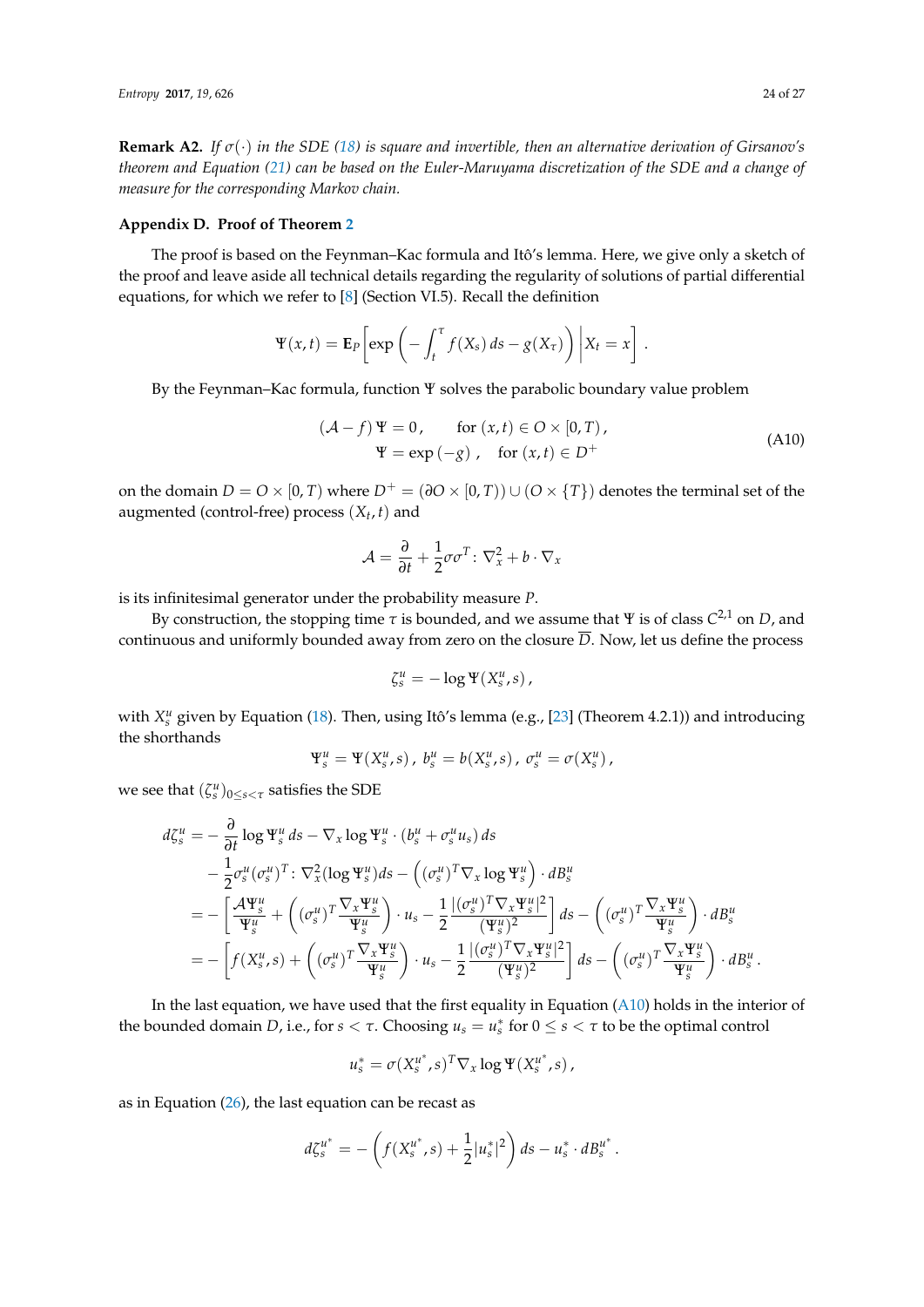Similar to Equation [\(20\)](#page-7-0), if we introduce

$$
Z_{s,\tau}^{u^*} = \int_s^{\tau} u_r^* \cdot dB_r^{u^*} + \frac{1}{2} \int_s^{\tau} |u_r^*|^2 dr,
$$

then  $Z_{0,\tau}^{u^*} = Z_{\tau}^{u^*}$ *τ* , and we have:

$$
d\zeta_s^{u^*} = -f(X_s^{u^*}, s)ds - dZ_{s,\tau}^{u^*}.
$$

As a consequence, using the continuity of the process as  $s \downarrow 0$ ,

<span id="page-24-14"></span>
$$
\zeta_{\tau}^{u^*} = \zeta_0^{u^*} - Z_{\tau}^{u^*} - \int_0^{\tau} f(X_s^{u^*}, s) ds. \tag{A11}
$$

By definition of  $\zeta_s^u$ , the initial value  $\zeta_0^{u^*} = -\log \Psi(X_0^{u^*})$  $\int_0^{u^*}$ , 0) =  $-\log \Psi(x, 0)$  is deterministic. Moreover  $\zeta_{\tau}^{u^*} = -\log \Psi(X_{\tau}^{u^*})$  $g(X_{\tau}^u, \tau) = g(X_{\tau}^u)$  $\binom{u^*}{\tau}$ , which in combination with Equation [\(A11\)](#page-24-14) yields:

$$
-\log \Psi(x,0) = g(X_{\tau}^{u^*}) + \int_0^{\tau} f(X_s^{u^*}, s) ds - Z_{\tau}^{u^*}.
$$
 (A12)

Rearranging the terms in the last equation, we find

$$
\Psi(x,0) = \exp\left(-Z_{\tau}^{u^*} - \int_0^{\tau} f(X_s^{u^*}, s)ds - g(X_{\tau}^{u^*})\right),
$$
\n(A13)

with probability one, which yields the assertion of Theorem [2.](#page-8-0)

**Remark A3.** Letting  $T \to \infty$  *in the proof of the theorem it follows that*  $\tau \to \tau_O$  *a.s. where*  $\tau_O$  *is the first exit time of the set O. As a consequence, the zero variance property of the importance sampling estimator carries over to the case of a.s. finite (but not necessarily bounded) hitting times or first exit times.*

## **References**

- <span id="page-24-0"></span>1. Hammersely, J.M.; Morton, K.W. Poor Man's Monte Carlo. *J. R. Stat. Soc. Ser. B* **1954**, *16*, 23–38.
- <span id="page-24-1"></span>2. Rosenbluth, M.N.; Rosenbluth, A.W. Monte Carlo Calculations of the Average Extension of Molecular Chains. *J. Chem. Phys.* **1955**, *23*, 356–359.
- <span id="page-24-3"></span><span id="page-24-2"></span>3. Deuschel, J.D.; Stroock, D.W. *Large Deviations*; Academic Press: New York, NY, USA, 1989.
- 4. Dai Pra, P.; Meneghini, L.; Runggaldier, W.J. Connections between stochastic control and dynamic games. *Math. Control Signals Syst.* **1996**, *9*, 303–326.
- <span id="page-24-4"></span>5. Delle Site, L.; Ciccotti, G.; Hartmann, C. Partitioning a macroscopic system into independent subsystems. *J. Stat. Mech. Theory Exp.* **2017**, *2017*, 83201.
- <span id="page-24-5"></span>6. Boué, M.; Dupuis, P. A variational representation for certain functionals of Brownian motion. *Ann. Probab.* **1998**, *26*, 1641–1659.
- <span id="page-24-6"></span>7. Hartmann, C.; Banisch, R.; Sarich, M.; Badowski, T.; Schütte, C. Characterization of rare events in molecular dynamics. *Entropy* **2014**, *16*, 350–376.
- <span id="page-24-7"></span>8. Fleming, W.H.; Soner, H.M. *Controlled Markov Processes and Viscosity Solutions*; Springer: New York, NY, USA, 2006.
- <span id="page-24-8"></span>9. Hartmann, C.; Schütte, C. Efficient rare event simulation by optimal nonequilibrium forcing. *J. Stat. Mech. Theory Exp.* **2012**, *2012*, doi:10.1088/1742-5468/2012/11/p11004.
- <span id="page-24-9"></span>10. Jarzynski, C. Nonequilibrium equality for free energy differences. *Phys. Rev. Lett.* **1997**, *78*, 2690–2693.
- <span id="page-24-10"></span>11. Sivak, D.A.; Crooks, G.A. Thermodynamic Metrics and Optimal Paths. *Phys. Rev. Lett.* **2012**, *109*, 190602.
- <span id="page-24-12"></span>12. Oberhofer, H.; Dellago, C. Optimum bias for fast-switching free energy calculations. *Comput. Phys. Commun.* **2008**, *179*, 41–45.
- <span id="page-24-13"></span>13. Rotskoff, G.M.; Crooks, G.E. Optimal control in nonequilibrium systems: Dynamic Riemannian geometry of the Ising model. *Phys. Rev. E* **2015**, *92*, 60102.
- <span id="page-24-11"></span>14. Vaikuntanathan, S.; Jarzynski, C. Escorted Free Energy Simulations: Improving Convergence by Reducing Dissipation. *Phys. Rev. Lett.* **2008**, *100*, 109601.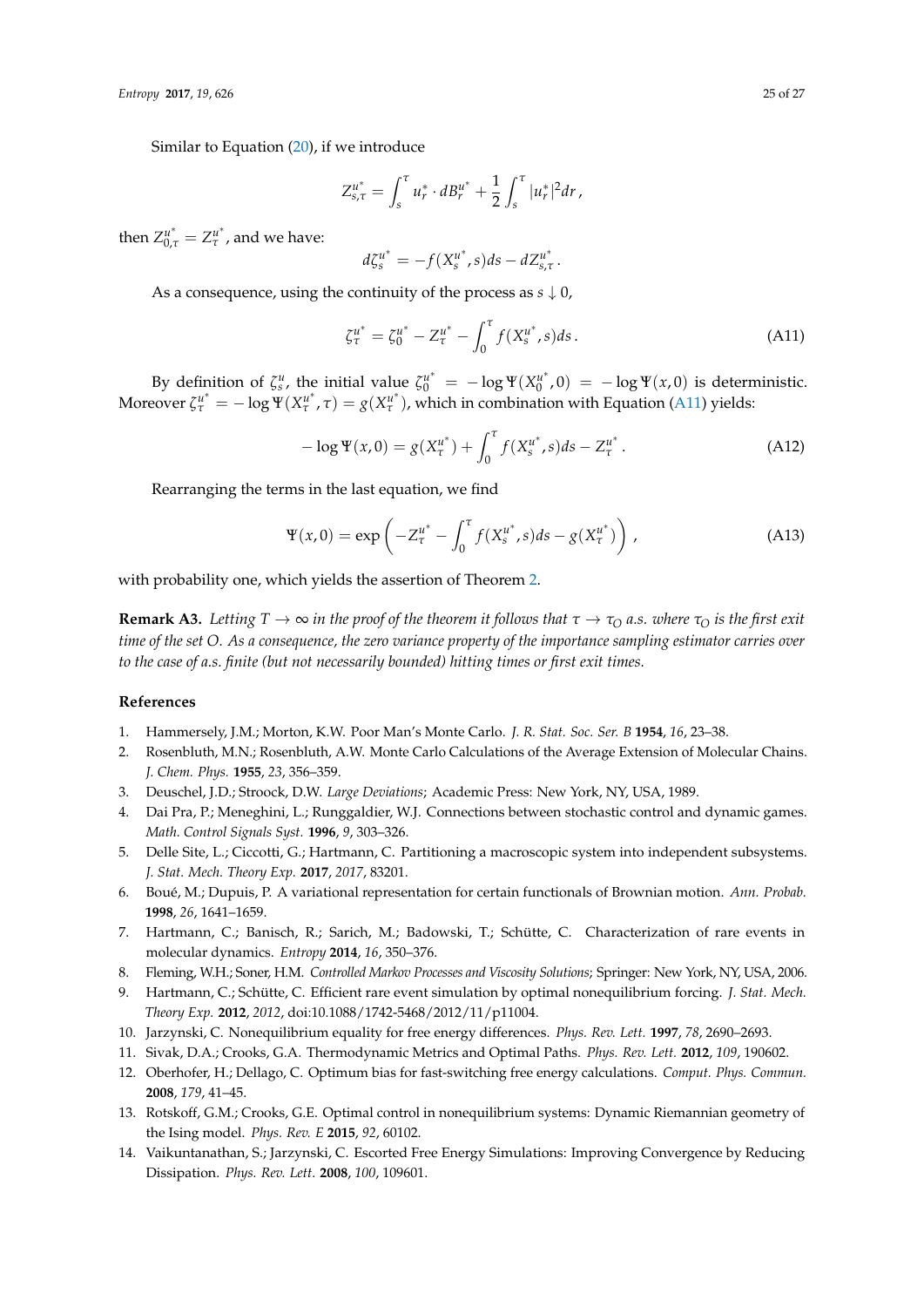- <span id="page-25-0"></span>15. Zhang, W.; Wang, H.; Hartmann, C.; Weber, M.; Schütte, C. Applications of the cross-entropy method to importance sampling and optimal control of diffusions. *SIAM J. Sci. Comput.* **2014**, *36*, A2654–A2672.
- <span id="page-25-1"></span>16. Dupuis, P.; Wang, H. Importance sampling, large deviations, and differential games. *Stoch. Int. J. Probab. Stoch. Proc.* **2004**, *76*, 481–508.
- 17. Dupuis, P.; Wang, H. Subsolutions of an Isaacs equation and efficient schemes for importance sampling. *Math. Oper. Res.* **2007**, *32*, 723–757.
- <span id="page-25-2"></span>18. Vanden-Eijnden, E.; Weare, J. Rare Event Simulation of Small Noise Diffusions. *Commun. Pure Appl. Math.* **2012**, *65*, 1770–1803.
- <span id="page-25-3"></span>19. Roberts, G.O.; Tweedie, R.L. Exponential convergence of Langevin distributions and their discrete approximations. *Bernoulli* **1996**, *2*, 341–363.
- <span id="page-25-4"></span>20. Glasserman, P. *Monte Carlo Methods in Financial Engineering*; Springer: New York, NY, USA, 2004.
- <span id="page-25-5"></span>21. Lelièvre, T.; Stolz, G. Partial differential equations and stochastic methods in molecular dynamics. *Acta Numer.* **2016**, *25*, 681–880.
- <span id="page-25-6"></span>22. Bennett, C.H. Efficient estimation of free energy differences from Monte Carlo data. *J. Comput. Phys.* **1976**, *22*, 245–268.
- <span id="page-25-7"></span>23. Øksendal, B. *Stochastic Differential Equations: An Introduction with Applications*; Springer: Berlin, Germany, 2003.
- <span id="page-25-8"></span>24. Lapeyre, B.; Pardoux, E.; Sentis, R. *Méthodes de Monte Carlo Pour les Équations de Transport et de Diffusion*; Springer: Berlin, Germany, 1998. (In French)
- <span id="page-25-9"></span>25. Sivak, D.A.; Chodera, J.D.; Crooks, G.A. Using Nonequilibrium Fluctuation Theorems to Understand and Correct Errors in Equilibrium and Nonequilibrium Simulations of Discrete Langevin Dynamics. *Phys. Rev. X* **2013**, *3*, 11007.
- <span id="page-25-10"></span>26. Darve, E.; Rodriguez-Gomez, D.; Pohorille, A. Adaptive biasing force method for scalar and vector free energy calculations. *J. Chem. Phys.* **2008**, *128*, 144120.
- 27. Lelièvre, T.; Rousset, M.; Stoltz, G. Computation of free energy profiles with parallel adaptive dynamics. *J. Chem. Phys.* **2007**, *126*, 134111.
- <span id="page-25-11"></span>28. Lelièvre, T.; Rousset, M.; Stoltz, G. Long-time convergence of an adaptive biasing force methods. *Nonlinearity* **2008**, *21*, 1155–1181.
- <span id="page-25-12"></span>29. Hartmann, C.; Schütte, C.; Zhang, W. Model reduction algorithms for optimal control and importance sampling of diffusions. *Nonlinearity* **2016**, *29*, 2298–2326.
- <span id="page-25-13"></span>30. Zhang, W.; Hartmann, C.; Schütte, C. Effective dynamics along given reaction coordinates, and reaction rate theory. *Faraday Discuss.* **2016**, *195*, 365–394.
- <span id="page-25-14"></span>31. Hartmann, C.; Latorre, J.C.; Pavliotis, G.A.; Zhang, W. Optimal control of multiscale systems using reduced-order models. *J. Comput. Nonlinear Dyn.* **2014**, *1*, 279–306.
- <span id="page-25-15"></span>32. Hartmann, C.; Schütte, C.; Weber, M.; Zhang, W. Importance sampling in path space for diffusion processes with slow-fast variables. *Probab. Theory Relat. Fields* **2017**, doi:10.1007/s00440-017-0755-3.
- <span id="page-25-16"></span>33. Lie, H.C. On a Strongly Convex Approximation of a Stochastic Optimal Control Problem for Importance Sampling of Metastable Diffusions. Ph.D. Thesis, Department of Mathematics and Computer Science, Freie Universität Berlin, Berlin, Germany, 2016.
- <span id="page-25-17"></span>34. Richter, L. Efficient Statistical Estimation Using Stochastic Control and Optimization. Master's Thesis, Department of Mathematics and Computer Science, Freie Universität Berlin, Berlin, Germany, 2016.
- <span id="page-25-19"></span><span id="page-25-18"></span>35. Nocedal, J.; Wright, S.J. *Numerical Optimization*; Springer: New York, NY, USA, 1999.
- 36. Banisch, R.; Hartmann, C. A sparse Markov chain approximation of LQ-type stochastic control problems. *Math. Control Relat. Fields* **2016**, *6*, 363–389.
- <span id="page-25-20"></span>37. Schütte, C.; Winkelmann, S.; Hartmann, C. Optimal control of molecular dynamics using Markov state models. *Math. Program. Ser. B* **2012**, *134*, 259–282.
- <span id="page-25-21"></span>38. Bertsekas, D.P. Approximate policy iteration: A survey and some new methods. *J. Control Theory Appl.* **2011**, *9*, 310–355.
- <span id="page-25-22"></span>39. El Karoui, N.; Hamadène, S.; Matoussi, A. Backward stochastic differential equations and applications. *Appl. Math. Optim.* **2008**, *27*, 267–320.
- <span id="page-25-23"></span>40. Bender, C.; Steiner, J. Least-Squares Monte Carlo for BSDEs. In Numerical Methods in Finance; Carmona, R., Del Moral, P., Hu, P., Oudjane, N., Eds.; Springer: Berlin/Heidelberg, Germany, 2012; pp. 257–289.
- <span id="page-25-24"></span>41. Gobet, E.; Turkedjiev, P. Adaptive importance sampling in least-squares Monte Carlo algorithms for backward stochastic differential equations. *Stoch. Proc. Appl.* **2005**, *127*, 1171–1203.